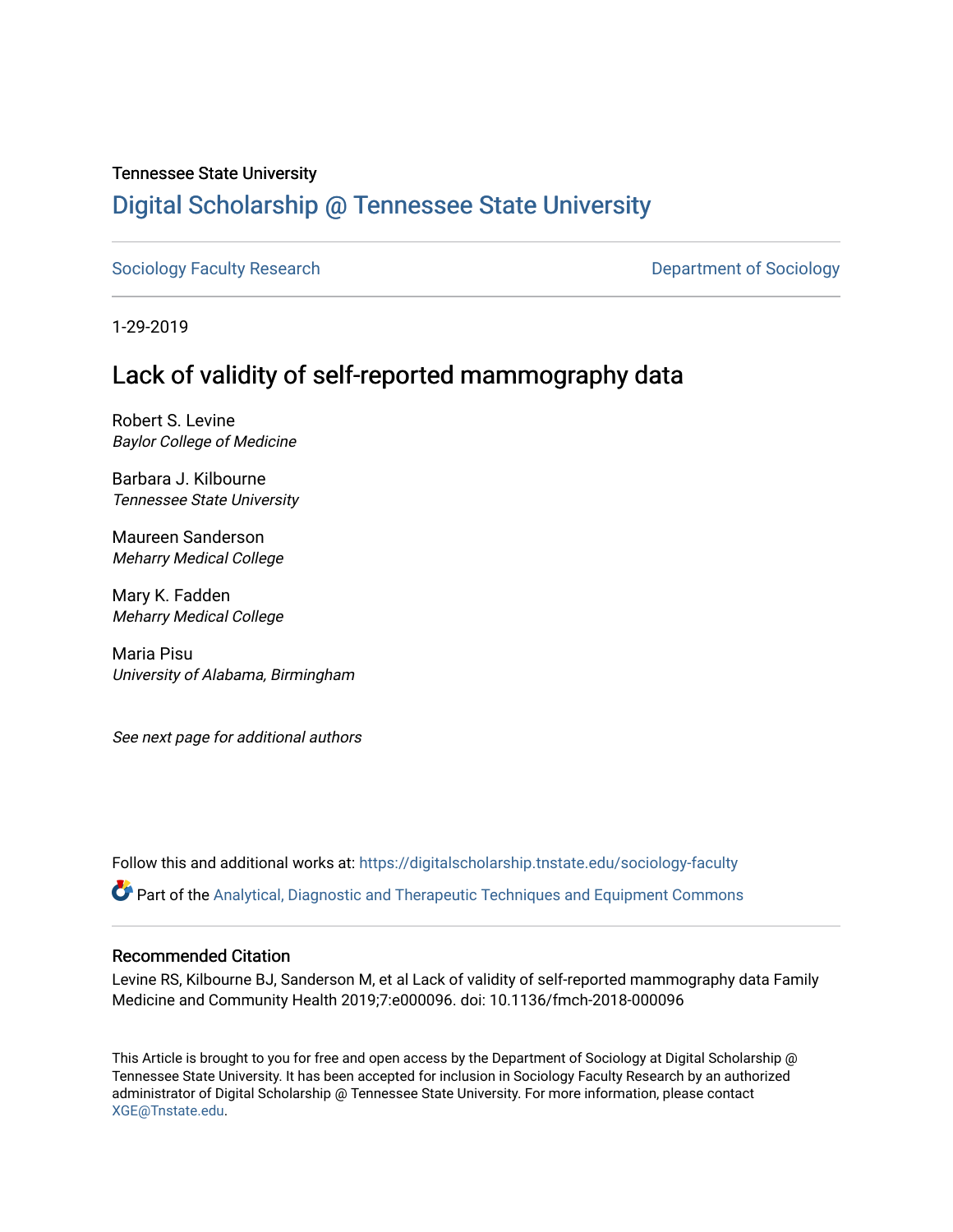#### Authors

Robert S. Levine, Barbara J. Kilbourne, Maureen Sanderson, Mary K. Fadden, Maria Pisu, Jason L. Salemi, Maria Carmenza Mejia de Grubb, Heather O'Hara, Baqar A. Husaini, Roger J. Zoorob, and Charles H. Hennekens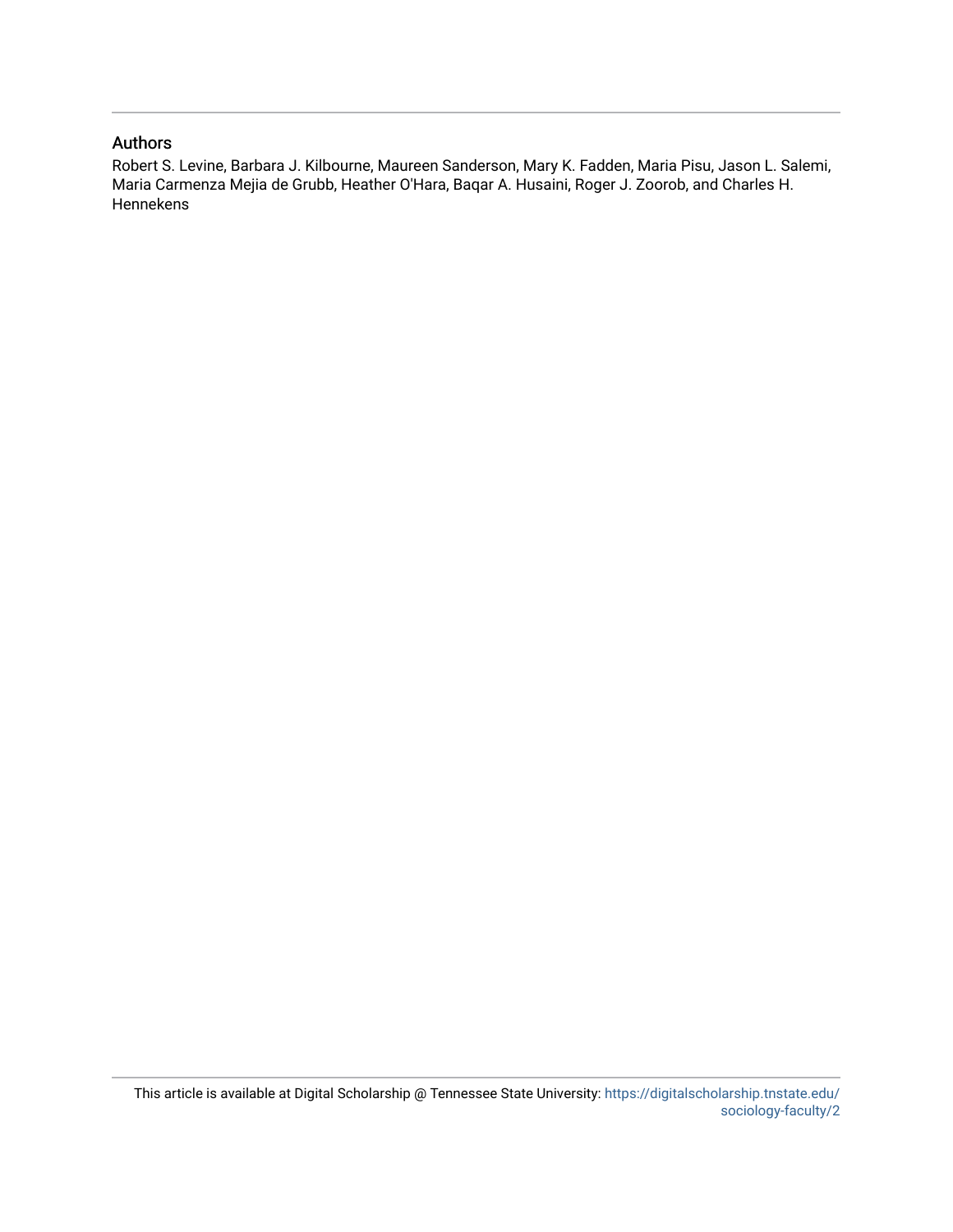**Family Medicine and Community Health** 

# **Lack of validity of self-reported mammography data**

Robert S Levine,<sup>1</sup> Barbara J Kilbourne,<sup>2</sup> Maureen Sanderson,<sup>3</sup> Mary K Fadden,<sup>3</sup> Maria Pisu,<sup>4</sup> Jason L Salemi,<sup>1</sup> Maria Carmenza Mejia de Grubb,<sup>1</sup> Heather O'Hara,<sup>3</sup> Baqar A Husaini,<sup>2</sup> Roget J Zoorob,<sup>1</sup> Charles H Hennekens<sup>5</sup>

#### **To cite:** Levine RS, Kilbourne BJ, Sanderson M, *et al*. Lack of validity of selfreported mammography data. *Fam Med Com Health* 2019;7. doi:10.1136/fmch-2018-000096

Received 31 December 2018 Accepted 06 January 2019

#### Check for updates

© Author(s) (or their employer(s)) 2019. Re-use permitted under CC BY-NC. No commercial re-use. See rights and permissions. Published by BMJ.

<sup>1</sup>Department of Family and Community Medicine, Baylor College of Medicine, Houston, Texas, USA

<sup>2</sup>Department of Sociology, Tennessee State University, Nashville, Tennessee, USA <sup>3</sup>Department of Family and Community Medicine, Meharry Medical College, Nashville, Tennessee, USA 4 University of Alabama School of Medicine at Birmingham, Birmingham, Alabama, USA 5 Charles E Schmidt School of Medicine, Florida Atlantic University, Boca Raton, Florida, USA

Correspondence to Dr Robert S Levine; robert.levine@bcm.edu

#### **ABSTRACT**

This qualitative literature review aimed to describe the totality of peer-reviewed scientific evidence from 1990 to 2017 concerning validity of self-reported mammography. This review included articles about mammography containing the words accuracy, validity, specificity, sensitivity, reliability or reproducibility; titles containing self-report, recall or patient reports, and breast or 'mammo'; and references of identified citations focusing on evaluation of 2-year self-reports. Of 45 publications meeting the eligibility criteria, 2 conducted in 1993 and 1995 at health maintenance organisations in Western USA which primarily served highly educated whites provided support for self-reports of mammography over 2 years. Methodological concerns about validity of selfreports included (1) telescoping, (2) biased overestimates particularly among black women, (3) failure to distinguish screening and diagnostic mammography, and (4) failure to address episodic versus consistent mammography use. The current totality of evidence supports the need for research to reconsider the validity of self-reported mammography data as well as the feasibility of alternative surveillance data sources to achieve the goals of the Healthy People Initiative.

#### **INTRODUCTION**

The Healthy People Initiative, administrated by the Office of Disease Prevention and Health Promotion of the US Centers for Disease Control and Prevention (CDC), provides science-based, 10-year national objectives which constitute a national prescription for improving the health of all Americans.<sup>[1](#page-11-0)</sup> The programme establishes benchmarks and monitors progress over time, partly to measure the impact of prevention activities.<sup>1</sup> The Initiative also identifies specific data sources to be used for each objective. For breast cancer prevention, Objective C-17 for Healthy People 2020 aims to 'Increase the proportion of women who receive a breast cancer screening based on the most recent guidelines'.<sup>[2](#page-12-0)</sup> The target population includes women ages 50–74 years. The data source designated for surveillance of progress towards this objective is the National Health Interview Survey (NHIS),

also administered by the  $CDC.<sup>2</sup>$  The NHIS is a nationwide, cross-sectional, inperson, household interview survey based on cluster sampling of households and non-institutional group quarters (eg, college dormitories). $3$ The following are specific NHIS questions used for monitoring: (1) Have you *ever had* a mammogram? and (2) When did you have your *most recent* mammogram?[2](#page-12-0) Mammograms themselves are described as 'An x-ray of each breast to look for breast cancer'.<sup>[4](#page-12-2)</sup> Monitoring estimates track the percentage of women aged 50–74 years who have had a mammogram in the past 2 years. Data used for monitoring are therefore based on self-report, which has been criticised for its tendencies towards over-reporting, particularly among minority populations.<sup>[5](#page-12-3)</sup> Moreover, these NHIS questions do not distinguish between screening mammograms and mammograms which are used for follow-up after a diagnosis of breast cancer has been made, thereby adding to the probability of overestimation.<sup>[5](#page-12-3)</sup>

Possible reasons for overestimation among blacks and African–Americans include the less detailed wording of the NHIS questions pertaining to mammography. In part, this possibility became apparent in the data from the US Behavioral Risk Factor Surveillance System (BRFSS). BRFSS is a long-standing state and local telephone survey of non-institutionalised residents regarding health-related risk behaviours, chronic health conditions and use of preventive services.<sup>[6](#page-12-4)</sup> More than 400 000 adult interviews are conducted each year. [6](#page-12-4) The BRFSS questionnaire wording reveals that more specific descriptions of mammography (ie, 'A mammogram is an X-ray of the breast and involves pressing the breast between two plastic plates') resulted in lower estimates of mammography use, partic-ularly among African-Americans.<sup>[5](#page-12-3)</sup> A possible reason is that the more graphic description resulted in increased specificity in responses.<sup>5</sup> It is also proposed that women with poor

Reviews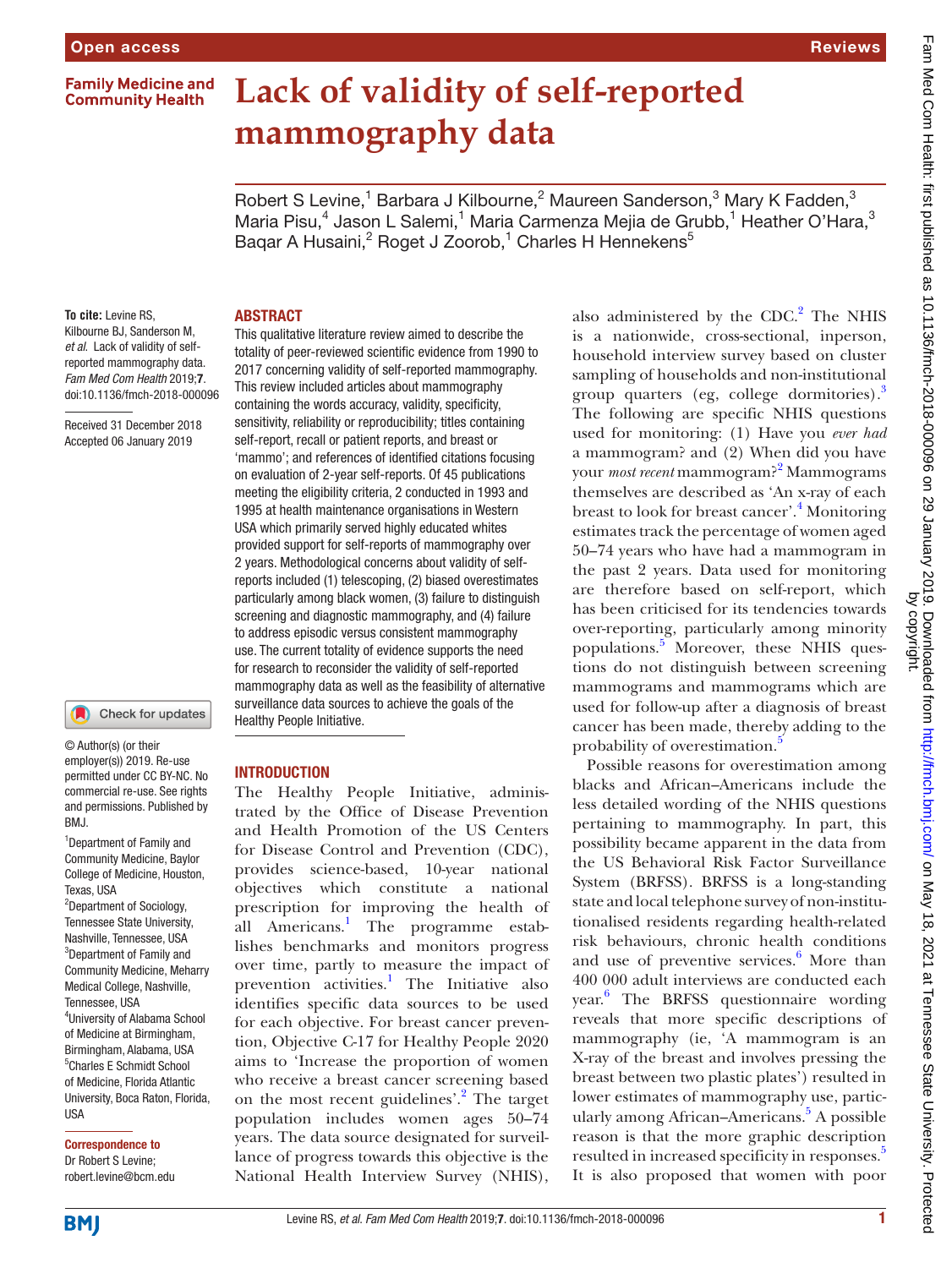health who may be seeking care for numerous conditions requiring frequent contact with the medical system may make the specifics of mammography less distinct and more difficult to recall.<sup>7</sup>

At present, plans are under way for Healthy People  $2030<sup>8</sup>$  so it seems important and timely to conduct a comprehensive qualitative review of peer-reviewed scientific publications pertaining to the validity of self-reported mammography.

#### **METHODS**

We used Medline search strategies previously reported in meta-analyses of the validity of self-reported mammography. $9\frac{10}{10}$  These strategies included using article titles containing the words accuracy, validity, specificity, sensitivity, reliability or reproducibility, and titles containing self-report, recall or patient reports, and breast or 'mammo'. We also searched the references of identified citations to locate additional studies of interest. We described the resulting publications in terms of time, place, age, race and ethnicity, source of the study population, type of healthcare facility, whether there was information on annual and/or biennial frequency of mammography, and whether 2-year self-reports were specifically addressed. The enquiry focused on 2-year self-report. This is particularly pertinent to Healthy People since women with mammography screening within 2 years are considered up to date. In addition, since Medicare provides insurance benefits for mammography to all women 65 years and older, we also explored specific information about this population.

#### **RESULTS**

Forty-five publications were identified  $(4, 9-52), \frac{4}{3}-52$ and these are summarised in [table](#page-4-0) 1. In all, 9 articles were published from  $1990$  to  $1994$ ,  $11-19$  13 from  $1995$ to  $1999,^{20-32}$  9 from 2000 to  $2004,^{33-41}$  8 from 2005 to  $2009,^{9\,10\,42-47}$  5 from 2010 to  $2014,^{4\,48-51}$  and 1 from 2015 to January  $2018^{52}$  Aside from the USA, countries of origin included Canada,<sup>49</sup> Israel<sup>[45](#page-12-13)</sup> and the Netherlands.<sup>48</sup> The lower age limit for inclusion for all but three studies was 40 years. Two of the three studies accepting women younger than 40 years were concerned with validity of self-reports among persons with known genetic risk for breast cancer.<sup>48 49</sup> Participants included a variety of racial (black, white, Native American, Asian) and ethnic/religious (Arab, French Canadian, Hispanic, Orthodox Jewish) groups. Studies included persons from across the socioeconomic spectrum, although several studies (reviewed in refs [10\)](#page-12-15) focused on the socioeconomically disadvantaged. One study<sup>50</sup> concerned persons with intellectual developmental disabilities. Settings (specifically identified in [table](#page-4-0) 1) for the 42 non-meta-analysis studies included health maintenance organisations (HMOs) (n=12), non-HMO clinical services (n=13), populations (n=13) and participants in research investigations (n=4).

Of the 45 articles, 27 addressed 2-year recall or recall in the elderly. Of these, only two studies supported the validity of self-reported, 2-year recall among the elderly (65+ years of age). Each was done in HMO settings in 1993 and 1995 and reported in 2003. $3637$  While finding the accuracy of self-reports acceptable in the study settings, the authors nonetheless cautioned against projecting their findings to the general population: 'Caution is necessary concerning the generalizability of our findings to the entire US population and other diverse populations, because of the characteristics of our study sample and setting'.<sup>36</sup> In the second study of Caplan *et al*, [37](#page-12-18) they noted: 'It is important to keep in mind that this study used a relatively homogenous insured managed care population composed of mainly white women, aged 40–75 years, with at least a high school education, who were either currently employed or retired. Although the results cannot be generalized to the United States population, they provide credible insight regarding the utility of the BRFSS in an important segment of the population… Our study results suggest that self-reported data ascertained using the BRFSS provide an accurate estimate of the prevalence of screening for breast…cancers in KPC [(Kaiser Permanente Colorado)] and possibly other similar managed care populations with similar enrollees'.

Holt *et al*<sup>[44](#page-12-19)</sup> conducted a particularly relevant study in which they compared the responses of 5461 participants in the Medicare Current Beneficiary Survey with claims data. Each participant, in effect, served as her own control. The authors concluded that 'On the basis of these findings, we believe it is premature to conclude that disparities in mammography have been eliminated. Further exploration of the reasons for differences between self-report and claims information is warranted'.

Two meta-analyses focused on current self-reporting methods used for the NHIS<sup>[9](#page-12-7)</sup> and BRFSS.<sup>4</sup> Each of these reports concluded that these methods overestimate mammography utilisation and underestimate racial disparities or inequalities. Specifically, Rauscher *et al*[9](#page-12-7) concluded that

When estimates of self-report accuracy from this meta-analysis were applied to cancer-screening prevalence estimates from the National Health Interview Survey, results suggested that prevalence estimates are artificially increased and disparities in prevalence are artificially decreased by inaccurate self-reports…National survey data are overestimating cancer-screening utilization for several common procedures and may be masking disparities in screening due to racial/ethnic differences in reporting accuracy

Rauscher *et al*<sup> $\theta$ </sup> specifically cautioned against reliance on the NHIS, stating that

Because the NHIS is the major source of data on cancer screening used for tracking prevalence in the U.S. population, validation studies should be undertaken for a sample of respondents within the NHIS, and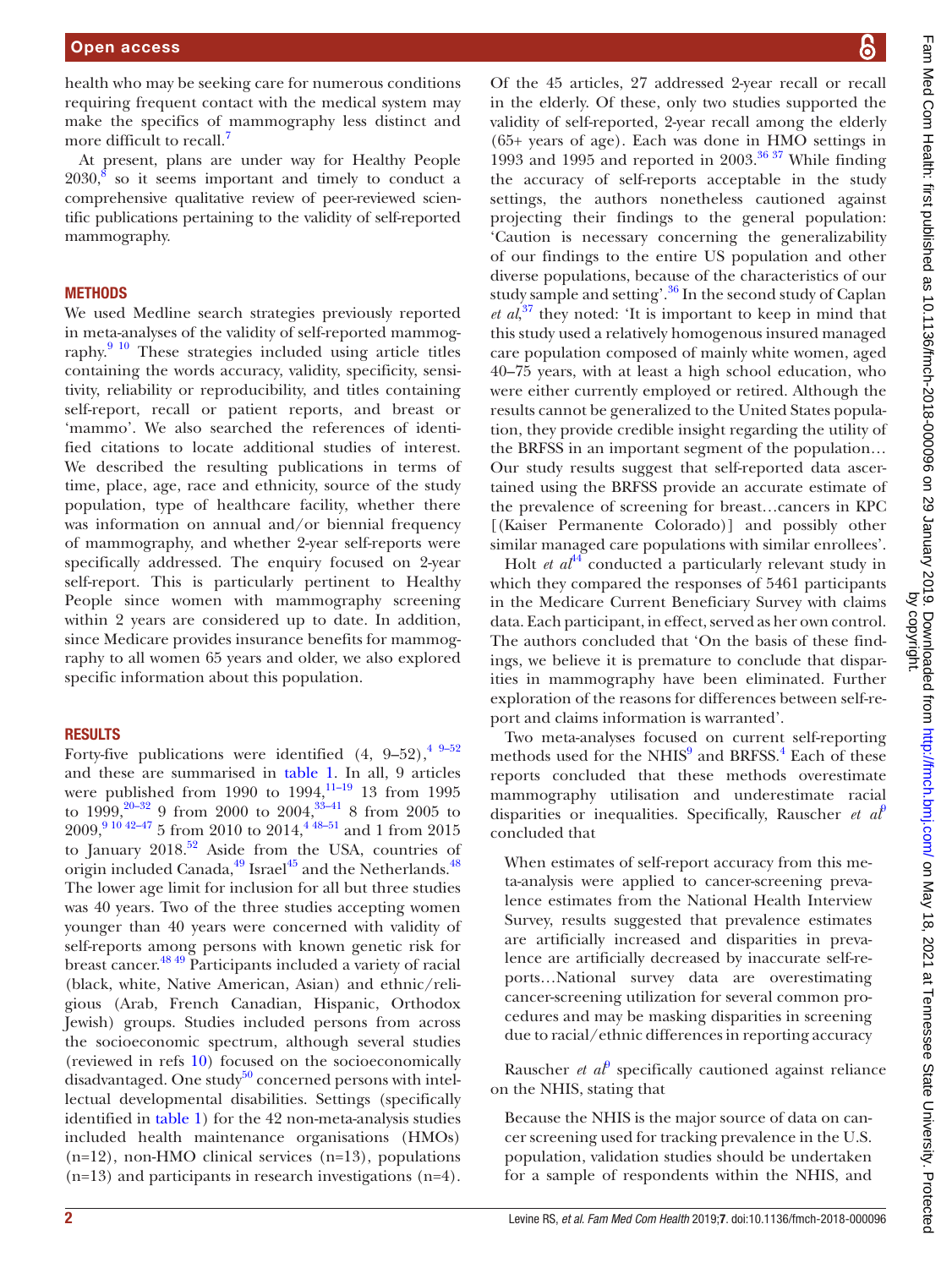<span id="page-4-0"></span>

| Table 1<br>2017 |                                |                                                      |                                                           | Description of scientific, peer-reviewed research about the validity of self-reported mammography: Australia, Canada, Israel, the Netherlands and the USA, 1990-                                                                                        |                                    |                                          |                                                       | ၆                                |                    |
|-----------------|--------------------------------|------------------------------------------------------|-----------------------------------------------------------|---------------------------------------------------------------------------------------------------------------------------------------------------------------------------------------------------------------------------------------------------------|------------------------------------|------------------------------------------|-------------------------------------------------------|----------------------------------|--------------------|
| Reference       | author and<br>year of<br>First | publication Country of study                         | Age range (or<br>analysis)<br>meta-                       | Clinic (C), population-based (P)<br>or other (O)                                                                                                                                                                                                        | z                                  | Survey administration<br>method          | subpopulation<br>specifically<br>addressed<br>Elderly | self-report<br>Test of<br>2-year |                    |
| Ħ               | 1990<br>King,                  | <b>ASU</b>                                           | $50 - 74$                                                 | (HMO)<br>$\circ$                                                                                                                                                                                                                                        | 200                                | Phone interview                          | $\frac{1}{2}$                                         | $\frac{1}{2}$                    |                    |
| $\frac{1}{2}$   | Loftus,<br>1990                | <b>ASU</b>                                           | $^{+0+}$                                                  | (HMO)<br>$\circ$                                                                                                                                                                                                                                        | 119                                | Mail                                     | $\frac{1}{2}$                                         | $\frac{1}{2}$                    |                    |
| $\frac{1}{2}$   | Brown,<br>1992                 | <b>USA</b>                                           | group not stated<br>mammography<br>Overall<br>$17 - 79$ ; | (HMO)<br>$\circ$                                                                                                                                                                                                                                        | 162                                | Phone interview                          | $\frac{1}{2}$                                         | $\frac{1}{2}$                    |                    |
| Ż,              | Degnan,<br>1992                | USA                                                  | $50 - 74$                                                 | (HMO)<br>$\circ$                                                                                                                                                                                                                                        | $(1988)$ ,<br>(1990)<br>486<br>487 | Phone interview                          | $\frac{1}{2}$                                         | Yes                              |                    |
|                 |                                | estimate change in usage'.                           |                                                           | Conclusions about 2-year self-report: 'Surveys that ask 'when was your last mammogram' will overestimate usage. Such surveys can, however, accurately                                                                                                   |                                    |                                          |                                                       |                                  |                    |
| $\frac{6}{1}$   | Fulton-<br>Kehoe,<br>1993      | USA                                                  | $50 - 75$                                                 | (HMO)<br>$\circ$                                                                                                                                                                                                                                        | $\frac{8}{1}$                      | Mail                                     | $\frac{1}{2}$                                         | $\frac{1}{2}$                    |                    |
| $\frac{16}{2}$  | Gordon,<br>1993                | <b>USA</b>                                           | $40 - 74$                                                 | (HMO)<br>$\circ$                                                                                                                                                                                                                                        | 386                                | Phone interview and mail                 | $\frac{1}{2}$                                         | Yes                              |                    |
|                 |                                | interval since the last cancer detection procedures' |                                                           | Conclusions about 2-year self-report: 'Self-reported data may overestimate the percentage of the population that has been screened and underestimate the                                                                                                |                                    |                                          |                                                       |                                  |                    |
| T               | Whitman,<br>1993               | <b>USA</b>                                           | $-05$                                                     | (public health department)<br>$\circ$                                                                                                                                                                                                                   | 924                                | Phone interview                          | $\frac{1}{2}$                                         | $\frac{1}{2}$                    |                    |
| $\frac{8}{10}$  | 1994<br>Etzi,                  | <b>ASU</b>                                           | $50 - 74$                                                 | (public health department van)<br>$\circ$                                                                                                                                                                                                               | 237                                | Phone interview                          | $\stackrel{\circ}{\simeq}$                            | $\stackrel{\circ}{\simeq}$       |                    |
| $\frac{9}{2}$   | Sudman,<br>1994                | <b>USA</b>                                           | $-05$                                                     | (HMO)<br>$\circ$                                                                                                                                                                                                                                        | 32                                 | Focus groups, face-to-face<br>interviews | $\frac{1}{2}$                                         | Yes                              |                    |
|                 |                                |                                                      |                                                           | Conclusions about 2-year self-report: The 'gross accuracy of mammogram self-report' was 76.3%. 'It was not possible to recommend any changes in the<br>questions currently used in the NHIS to obtain information aboutmammograms'                      |                                    |                                          |                                                       |                                  |                    |
| 20              | Hiatt,<br>1995                 | <b>USA</b>                                           | $40 - 74$                                                 | C (HNO)                                                                                                                                                                                                                                                 | 687                                | Phone interview                          | $\frac{1}{2}$                                         | Yes                              |                    |
|                 |                                |                                                      |                                                           | Conclusions about 2-year self-report: 'reliance on self-report data to assess a population's screening status relative to some goal should be questioned. Such<br>assessment will substantially overestimate progress toward goals that have been set'. |                                    |                                          |                                                       |                                  | <b>Open access</b> |
|                 |                                |                                                      |                                                           |                                                                                                                                                                                                                                                         |                                    |                                          |                                                       | Continued                        |                    |

Fam Med Com Health: first published as 10.1136/fmch-2018-000096 on 29 January 2019. Downloaded from http://fmch.bmj.com/ on May 18, 2021 at Tennessee State University. Protected<br>by copyright. Fam Med Com Health: first published as 10.1136/fmch-2018-000096 on 29 January 2019. Downloaded from <http://fmch.bmj.com/> on May 18, 2021 at Tennessee State University. Protected by copyright.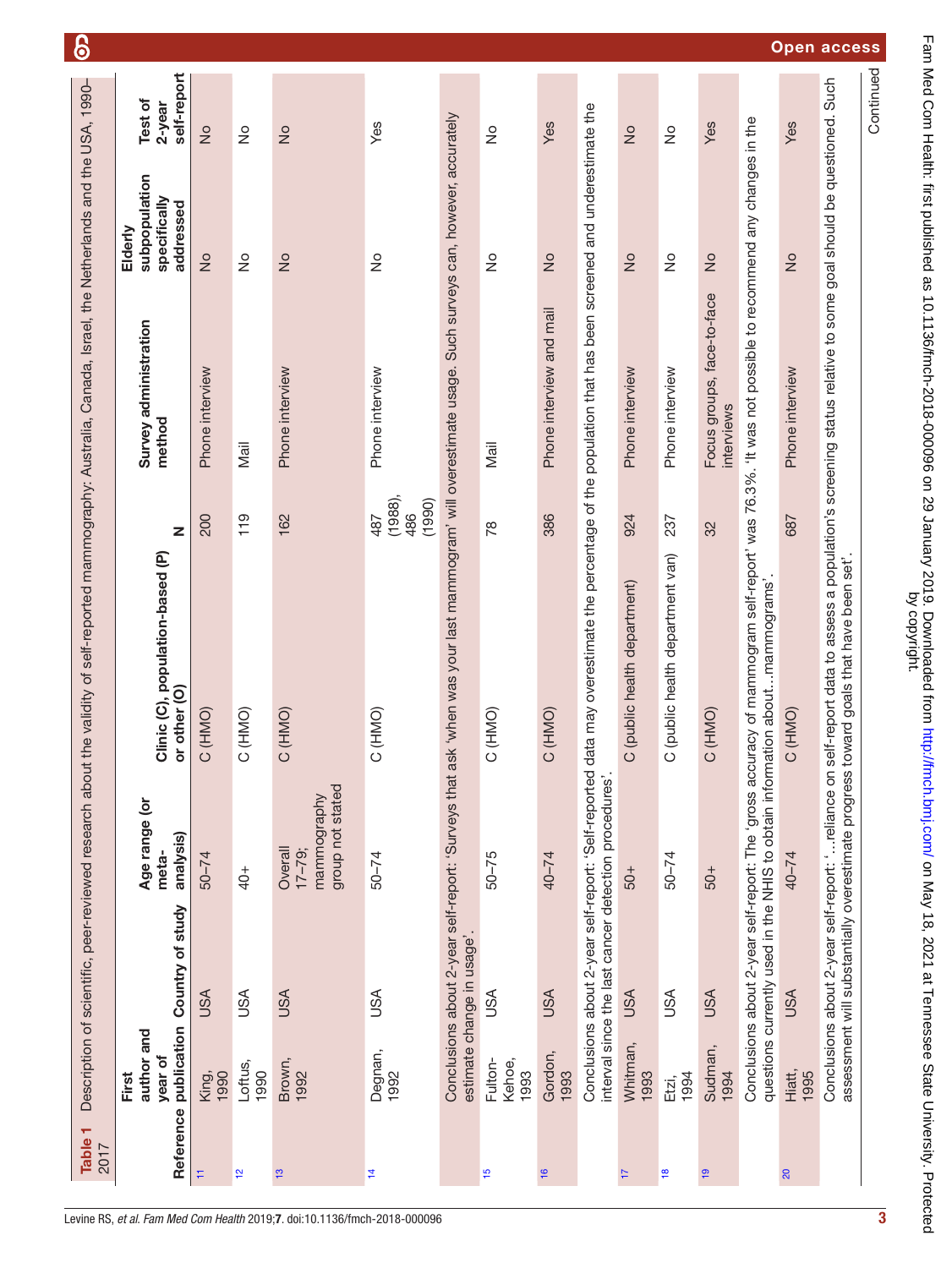|           | <b>Open access</b>                                                       |                                |                               |                                                                                                                                                                   |                                |                               |                                                          |                                                      |                                |                                    |                          |                                 |                                                                                                                                                              |                                 |                            |                                 |                               | ၆                             |           |
|-----------|--------------------------------------------------------------------------|--------------------------------|-------------------------------|-------------------------------------------------------------------------------------------------------------------------------------------------------------------|--------------------------------|-------------------------------|----------------------------------------------------------|------------------------------------------------------|--------------------------------|------------------------------------|--------------------------|---------------------------------|--------------------------------------------------------------------------------------------------------------------------------------------------------------|---------------------------------|----------------------------|---------------------------------|-------------------------------|-------------------------------|-----------|
|           | self-report<br>Test of<br>2-year                                         | $\geq$                         | Yes                           |                                                                                                                                                                   | $\stackrel{\circ}{\simeq}$     | Yes                           |                                                          | $\frac{1}{2}$                                        | $\stackrel{\circ}{\succeq}$    | $\frac{1}{2}$                      | $\frac{1}{2}$            | Yes                             |                                                                                                                                                              | $\frac{1}{2}$                   | $\stackrel{\circ}{\simeq}$ | $\frac{1}{2}$                   | $\stackrel{\circ}{\simeq}$    | Yes                           | Continued |
|           | subpopulation<br>specifically<br>addressed<br>Elderly                    | $\frac{1}{2}$                  | $\frac{1}{2}$                 |                                                                                                                                                                   | $\frac{1}{2}$                  | $\frac{1}{2}$                 |                                                          | $\frac{1}{2}$                                        | $\frac{1}{2}$                  | $\frac{1}{2}$                      | $\frac{1}{2}$            | $\frac{1}{2}$                   |                                                                                                                                                              | $\stackrel{\circ}{\simeq}$      | $\stackrel{\circ}{\simeq}$ | $\frac{1}{2}$                   | $\frac{1}{2}$                 | $\frac{\circ}{\sim}$          |           |
|           | Survey administration<br>method                                          | Face-to-face interview         | Phone interview               |                                                                                                                                                                   | Mail                           | Face-to-face interview        |                                                          | Phone interview and face-to-<br>face (<4%) interview | Face-to-face interview         | Mail or phone interview            | Not stated               | Face-to-face interview          |                                                                                                                                                              | Face-to-face interview          | Phone interview            | Mail and telephone              | Phone interview               | Phone interview               |           |
|           | $\mathbf{z}$                                                             | 201                            | 1019                          |                                                                                                                                                                   | patient<br>charts<br>3281      | 450                           |                                                          | 576                                                  | 441                            | 392                                | 178                      | 268                             |                                                                                                                                                              | 477                             | 232                        | 361                             | 124                           | 194                           |           |
|           | Clinic (C), population-based (P)<br>or other (O)                         | (Native American)<br>$\alpha$  | $\mathbf{\underline{\alpha}}$ | Conclusions about 2-year self-report: 'We noted a discrepancy between the self-reported and verified rates of testing. This difference in rates suggests that the | $\circ$                        | $\Omega$                      | greatly overestimate the prevalence of screening'.       | (county health department)<br>$\circ$                | $\Delta$                       | (Western Massachusetts)<br>$\circ$ | (HMO)<br>$\circ$         | (study participants)<br>$\circ$ | Conclusions about 2-year self-report: 'Self-report alone may not provide accurate rates of mammography compliance. Further research is necessary with ethnic | medical centre)<br>C (county    | (military)<br>$\circ$      | (public hospital)<br>$\circ$    | (well women)<br>$\Delta$      | (HMO)<br>$\circ$              |           |
|           | Age range (or<br>analysis)<br>meta-                                      | $35 - 65$                      | $40 - 89$                     |                                                                                                                                                                   | mammography)<br>$50 + (for$    | 40+                           |                                                          | $-05$                                                | $^{+0+}$                       | $50 - 74$                          | $-0.5$                   | 45-64                           |                                                                                                                                                              | 40-92                           | $50 - 70$                  | $50 - 69$                       | $30 - 69$                     | $40+$                         |           |
| Continued | Reference publication Country of study<br>author and<br>year of<br>First | <b>USA</b><br>Johnson,<br>1995 | <b>ASU</b><br>Kottke,<br>1995 | true rates may be significantly less than the self-reported rates'                                                                                                | <b>USA</b><br>Montaño,<br>1995 | <b>USA</b><br>Suarez,<br>1995 | Conclusions about 2-year self-report: Self-reports 'Will | Crane 1996 USA                                       | <b>ASU</b><br>Paskett,<br>1996 | <b>USA</b><br>Zapka,<br>1996       | USA<br>Warnecke,<br>1997 | <b>USA</b><br>Champion,<br>1998 | and low-income women'.                                                                                                                                       | <b>USA</b><br>McGovern,<br>1998 | USA<br>Lawrence,<br>1999   | <b>USA</b><br>Thompson,<br>1999 | Australia<br>Barratt,<br>2000 | <b>USA</b><br>Martin,<br>2000 |           |
| Table 1   |                                                                          | $\overline{\mathbf{S}}$        | $\overline{2}$                |                                                                                                                                                                   | 23                             | $\overline{24}$               |                                                          | 25                                                   | 26                             | 27                                 | 28                       | 29                              |                                                                                                                                                              | $\overline{30}$                 | $\pmb{\mathcal{S}}$        | $33$                            | $\overline{\mathfrak{S}}$     | 34                            |           |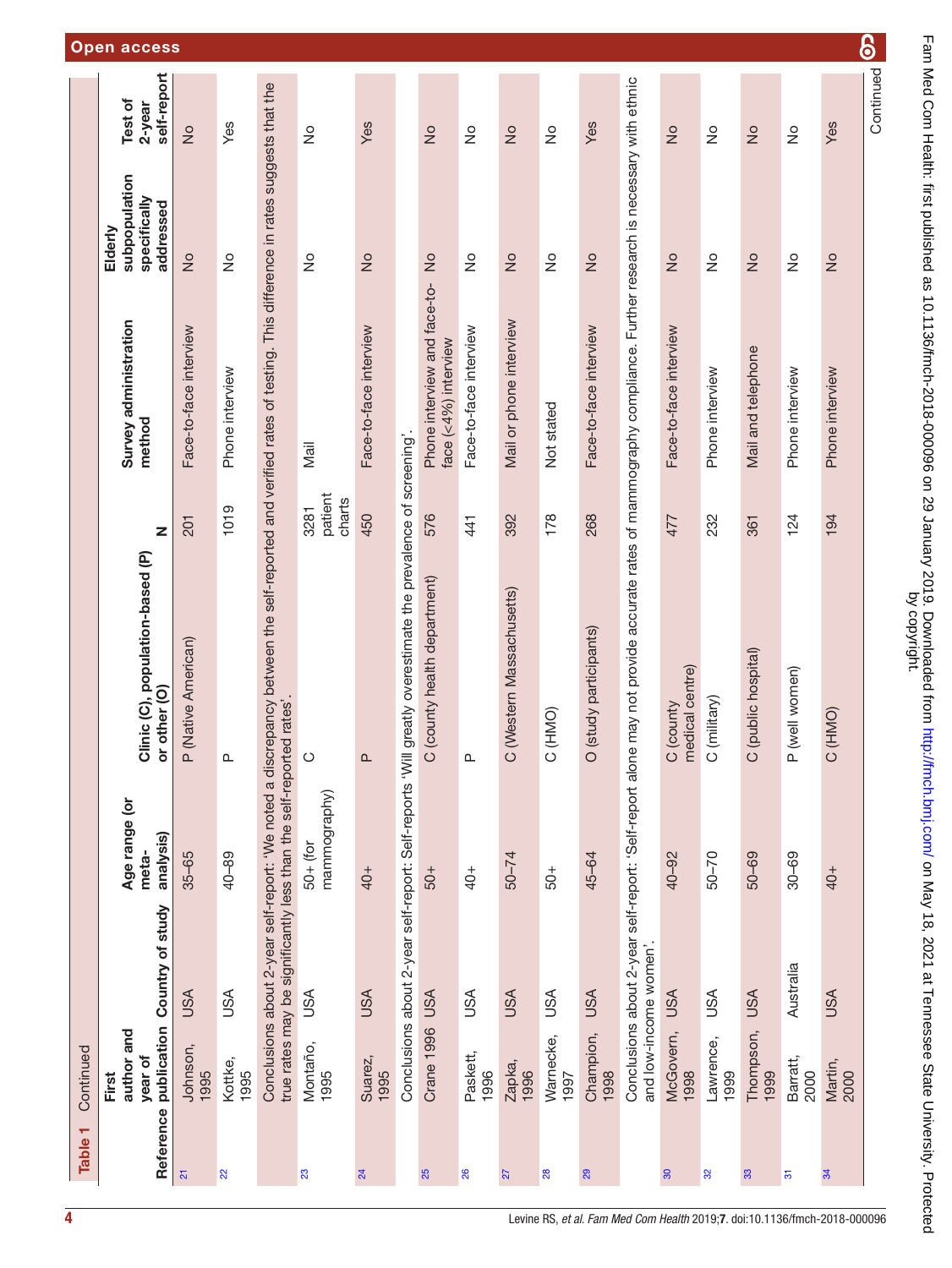| Table <sub>1</sub> | Continued                                                                                                                                                                                                                 |                                     |                                                                                                                                                                                                                                                                                                                                                                                                                                                                                                                                                                                                                                                                                                                                                                                                                                                                                                                                                                                                                                                                                                                                                                                                                                                                                                             |                           |                                 |                                                       |                                  | 6                  |
|--------------------|---------------------------------------------------------------------------------------------------------------------------------------------------------------------------------------------------------------------------|-------------------------------------|-------------------------------------------------------------------------------------------------------------------------------------------------------------------------------------------------------------------------------------------------------------------------------------------------------------------------------------------------------------------------------------------------------------------------------------------------------------------------------------------------------------------------------------------------------------------------------------------------------------------------------------------------------------------------------------------------------------------------------------------------------------------------------------------------------------------------------------------------------------------------------------------------------------------------------------------------------------------------------------------------------------------------------------------------------------------------------------------------------------------------------------------------------------------------------------------------------------------------------------------------------------------------------------------------------------|---------------------------|---------------------------------|-------------------------------------------------------|----------------------------------|--------------------|
|                    | Reference publication Country of study<br>author and<br>year of<br>First                                                                                                                                                  | Age range (or<br>analysis)<br>meta- | Clinic (C), population-based (P)<br>or other (O)                                                                                                                                                                                                                                                                                                                                                                                                                                                                                                                                                                                                                                                                                                                                                                                                                                                                                                                                                                                                                                                                                                                                                                                                                                                            | Z                         | Survey administration<br>method | subpopulation<br>specifically<br>addressed<br>Elderly | self-report<br>Test of<br>2-year |                    |
|                    |                                                                                                                                                                                                                           |                                     | Conclusions about 2-year self-report: 'self-reports are reasonably accurate compared with medical records'.                                                                                                                                                                                                                                                                                                                                                                                                                                                                                                                                                                                                                                                                                                                                                                                                                                                                                                                                                                                                                                                                                                                                                                                                 |                           |                                 |                                                       |                                  |                    |
|                    | <b>USA</b><br>McPhee,<br>2002                                                                                                                                                                                             | $40 - 74$                           | <u>ո</u>                                                                                                                                                                                                                                                                                                                                                                                                                                                                                                                                                                                                                                                                                                                                                                                                                                                                                                                                                                                                                                                                                                                                                                                                                                                                                                    | 846                       | Phone interview                 | $\frac{1}{2}$                                         | Yes                              |                    |
|                    | by as much as one-quarter to one-third, for low-income, ethnic women'.                                                                                                                                                    |                                     | Conclusions about 2-year self-report: 'Population estimates of breast…cancer screening rates based upon patient self-reports need to be adjusted downward,                                                                                                                                                                                                                                                                                                                                                                                                                                                                                                                                                                                                                                                                                                                                                                                                                                                                                                                                                                                                                                                                                                                                                  |                           |                                 |                                                       |                                  |                    |
|                    | <b>USA</b><br>Caplan,<br>2003                                                                                                                                                                                             | $50 - 80$                           | C (HMO)                                                                                                                                                                                                                                                                                                                                                                                                                                                                                                                                                                                                                                                                                                                                                                                                                                                                                                                                                                                                                                                                                                                                                                                                                                                                                                     | 949                       | Phone interview                 | Yes                                                   | Yes                              |                    |
|                    | Conclusions about elderly and 2-year self-report: 'The<br>decision-making and surveillance. However, it would c<br>smoking status, perceived health status, or perceived<br>our study sample and setting'<br>manageable'. |                                     | 'Caution is necessary concerning the generalizability of our findings to the entire US population and other diverse populations, because of the characteristics of<br>ertainly be preferable to use medical records if they were available at a cost and level of effort that was<br>risk of developing breast cancer, after controlling for all of the other variables in the modelWe found<br>accuracy of self-reports was not related to age race/ethnicity, years since last preventive checkup,<br>that self-reported data on mammographic screening, having the most recent mammogram within a defined interval (2 years), could be used in clinical                                                                                                                                                                                                                                                                                                                                                                                                                                                                                                                                                                                                                                                  |                           |                                 |                                                       |                                  |                    |
|                    | <b>USA</b><br>Caplan,<br>2003                                                                                                                                                                                             | 40-74                               | C (HMO)                                                                                                                                                                                                                                                                                                                                                                                                                                                                                                                                                                                                                                                                                                                                                                                                                                                                                                                                                                                                                                                                                                                                                                                                                                                                                                     | 480                       | Phone interview                 | Yes                                                   | Yes                              |                    |
|                    | mammography'.                                                                                                                                                                                                             |                                     | managed care populations with similar enrollees. Therefore, it would seem reasonable for the BRFSS to continue to use self-reporting as the means of obtaining<br>for assessing the prevalence of breast…cancer screening in this managed care population but not very specific. However, it is important to keep in mind that<br>insight regarding the utility of the BRFSS in an important segment of the populationOur study results suggest that self-reported data ascertained using the<br>this study used a relatively homogenous insured managed care population composed of mainly white women, aged 40-75 years, with at least a high school<br>Conclusions about 2-year self-report: 'The results suggest that self-reported BRFSS [(Behavioral Risk Factor Surveillance System)] data are highly sensitive<br>education, who were either currently employed or retired. Although the results cannot be generalized to the United States population, they provide credible<br>BRFSS provide an accurate estimate of the prevalence of screening for breastcancers in KPC [(Kaiser Permanente Colorado)] and possibly other similar<br>its data. In addition, it is reasonable and appropriate for the BRFSS to continue to use its current wording to obtain its data regarding women's usage of |                           |                                 |                                                       |                                  |                    |
|                    | <b>USA</b><br>Norman,<br>2003                                                                                                                                                                                             | 40-64                               | Cases (incident breast cancer)-C 2495<br>Controls-P                                                                                                                                                                                                                                                                                                                                                                                                                                                                                                                                                                                                                                                                                                                                                                                                                                                                                                                                                                                                                                                                                                                                                                                                                                                         | controls<br>cases;<br>615 | Phone interview                 | $\frac{1}{2}$                                         | Yes                              |                    |
|                    |                                                                                                                                                                                                                           |                                     | recent screening mammography adjusted for sensitivity and specificity will be slightly lower than self-reported prevalence, and 2) differential misclassification of<br>Conclusions about 2-year self-report: 'In an interview-based case-control study of the efficacy of screening mammography, 1) estimated true prevalence of<br>exposure status is slight. Therefore, odds ratios will likely be biased toward the null, underestimating screening efficacy'                                                                                                                                                                                                                                                                                                                                                                                                                                                                                                                                                                                                                                                                                                                                                                                                                                           |                           |                                 |                                                       |                                  |                    |
|                    | Armstrong, USA<br>2004                                                                                                                                                                                                    | $50 - 75$                           | C (Philadelphia, Pennsylvania<br>Medicaid managed care<br>organisation)                                                                                                                                                                                                                                                                                                                                                                                                                                                                                                                                                                                                                                                                                                                                                                                                                                                                                                                                                                                                                                                                                                                                                                                                                                     | 399                       | Phone interview and mail        | Yes                                                   | $\frac{1}{2}$                    | <b>Open access</b> |
|                    |                                                                                                                                                                                                                           |                                     |                                                                                                                                                                                                                                                                                                                                                                                                                                                                                                                                                                                                                                                                                                                                                                                                                                                                                                                                                                                                                                                                                                                                                                                                                                                                                                             |                           |                                 |                                                       | Continued                        |                    |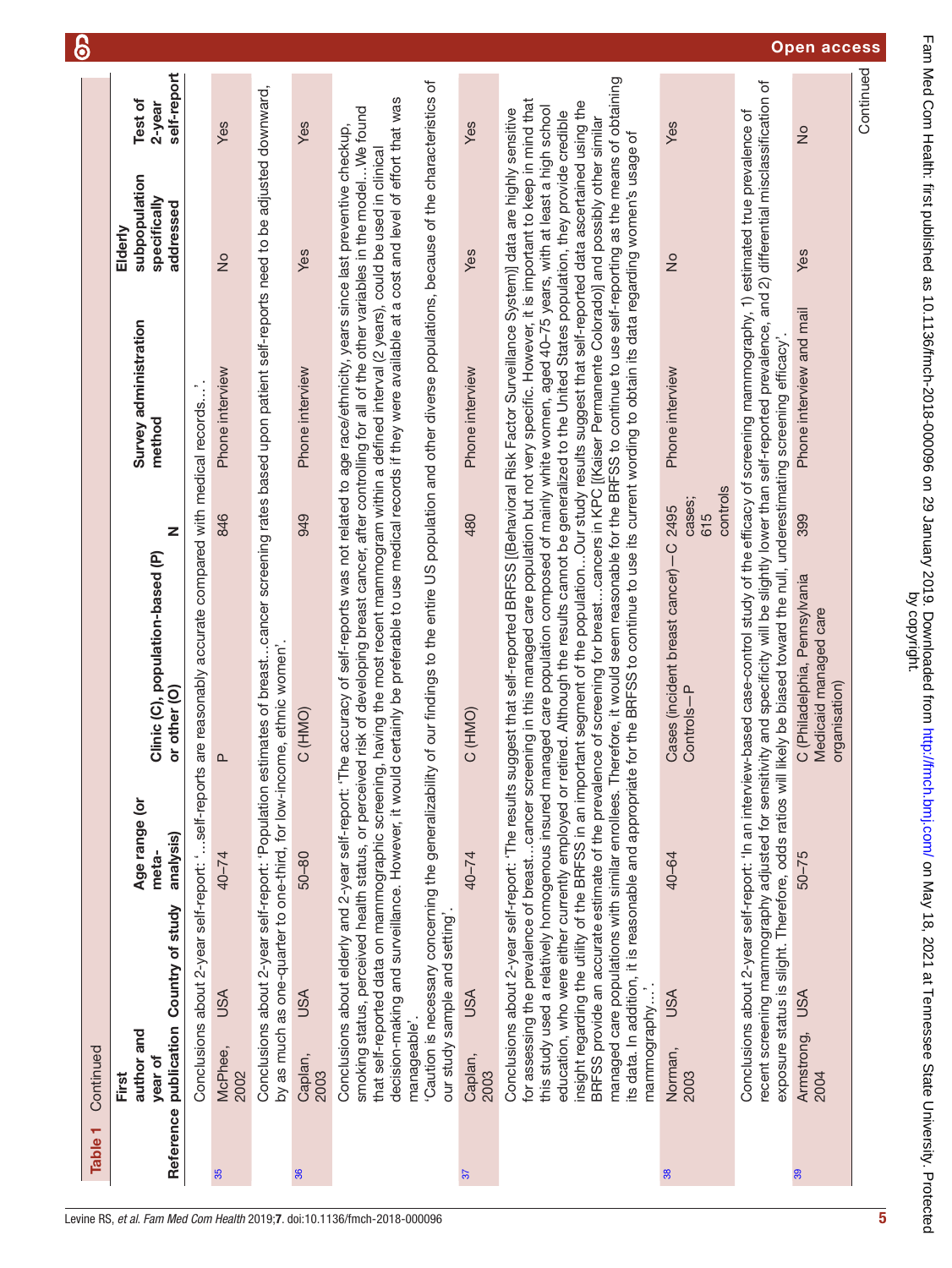| Table <sub>1</sub> | Continued                      |                                                                                                              |                                     |                                                                                                                                                                                                                                                                                                                                                                                                                                                                                                                                                                                                                                                                                                                                                                                                                                                                                                                                    |       |                                                 |                                                       |                                  |
|--------------------|--------------------------------|--------------------------------------------------------------------------------------------------------------|-------------------------------------|------------------------------------------------------------------------------------------------------------------------------------------------------------------------------------------------------------------------------------------------------------------------------------------------------------------------------------------------------------------------------------------------------------------------------------------------------------------------------------------------------------------------------------------------------------------------------------------------------------------------------------------------------------------------------------------------------------------------------------------------------------------------------------------------------------------------------------------------------------------------------------------------------------------------------------|-------|-------------------------------------------------|-------------------------------------------------------|----------------------------------|
| Reference          | author and<br>year of<br>First | publication Country of study                                                                                 | Age range (or<br>analysis)<br>meta- | Clinic (C), population-based (P)<br>or other (O)                                                                                                                                                                                                                                                                                                                                                                                                                                                                                                                                                                                                                                                                                                                                                                                                                                                                                   | Z     | Survey administration<br>method                 | subpopulation<br>specifically<br>addressed<br>Elderly | self-report<br>Test of<br>2-year |
|                    |                                |                                                                                                              |                                     | Conclusions about elderly (and race): Adherence rates were not affected by age 65+ years. African-American adherence was significantly greater when<br>measured by self-report than by administrative claims or the medical record                                                                                                                                                                                                                                                                                                                                                                                                                                                                                                                                                                                                                                                                                                 |       |                                                 |                                                       |                                  |
| $\overline{a}$     | Fiscella,<br>2004              | <b>USA</b>                                                                                                   | $40+$                               | P (1996 Medical Expenditure<br>Panel Survey)                                                                                                                                                                                                                                                                                                                                                                                                                                                                                                                                                                                                                                                                                                                                                                                                                                                                                       | 3090  | Face-to-face interview                          | $\frac{1}{2}$                                         | $\frac{1}{2}$                    |
|                    | in preventive care'.           | responses included 'Within past year', 'Within past                                                          |                                     | visit'?' Racial disparities were found for the Medical Events Survey, but not the Household Survey. Conclusion: 'Estimates of racial, but not ethnic, disparities in<br>mammography seem to depend on how the question is asked. These results caution against exclusive reliance on annual self-reports for monitoring disparities<br>Pertinent information: 'In the annual Household Survey conducted in 1996, women were asked 'How long has it been since you had a mammogram'? Possible<br>procedures that they received during the prior 4 months between 1996 and 1997: 'Looking at this card, which of these services, if any, did you have during the<br>2 years', 'Within past 5 years', 'More than 5 years', and 'Never'. Women who reported receiving one within<br>the past year were coded as having received a mammogram. In the Medical Events Survey, women were asked to recall any medical services, events, or |       |                                                 |                                                       |                                  |
| $\ddot{4}$         | Berhalter,<br>Tumiel-<br>2004  | <b>USA</b>                                                                                                   | 40+                                 | $\circ$                                                                                                                                                                                                                                                                                                                                                                                                                                                                                                                                                                                                                                                                                                                                                                                                                                                                                                                            | 314   | Face-to-face interview                          | $\frac{1}{2}$                                         | Yes                              |
|                    |                                | Conclusions about 2-year self-report: 'self-repor<br>or other means of obtaining screens'                    |                                     | rates. However, high negative predictive values suggested that asking women about their recent mammography use may be an inexpensive, easy intervention to<br>increase screening among women currently not being screened by encouraging dialog between patient and provider about reasons for not being screened and/<br>mammogram within guidelines = 91.1% by self-report and 57.2% by chart review)]Self-report of receipt of mammographywas consistently higher than<br>medical record documentation of screening. Self-report misrepresented actual screening practices as identified by high sensitivity rates and low specificity<br>t of recommended screening was consistently higher than medical record documentation [[% last                                                                                                                                                                                         |       |                                                 |                                                       |                                  |
| 42                 | Johnson,<br>2005               | <b>USA</b>                                                                                                   | $50 - 94$                           | ൨                                                                                                                                                                                                                                                                                                                                                                                                                                                                                                                                                                                                                                                                                                                                                                                                                                                                                                                                  | 587   | Phone and face-to-face<br>interviews            | $\frac{1}{2}$                                         | Yes                              |
|                    |                                | Conclusions about 2-year self-report: 'The most int<br>proposition that first asking about future intentions |                                     | reduces the social desirability demands of reporting positive past behavior, thereby increasing data quality'<br>eresting of our findings were those related to the intentions manipulation, which are supportive of the                                                                                                                                                                                                                                                                                                                                                                                                                                                                                                                                                                                                                                                                                                           |       |                                                 |                                                       |                                  |
| 43                 | Fiscella,<br>2006              | <b>USA</b>                                                                                                   | 65+                                 | P (Medicare Current Beneficiary<br>Survey, 1999-2002)                                                                                                                                                                                                                                                                                                                                                                                                                                                                                                                                                                                                                                                                                                                                                                                                                                                                              | 49645 | Personal records and face-<br>to-face interview | Yes                                                   | $\frac{1}{2}$                    |
|                    |                                | claims-based measures'.                                                                                      |                                     | stated that an error in the way results were reported 'Inherently reduced their validity estimates, and artificially increased discordance between self-report and<br>competing explanations have profoundly different policy implications, and thus warrant careful study. Future monitoring of disparities in screening will require<br>more careful distinction of screening from diagnostic uses of preventive procedures'. Note: Results were criticised by Craig et al (please see 46 below) who<br>Conclusions about elderly: 'This study shows that estimates of racial/ethnic disparities, across a variety of preventive care procedures, vary depending on<br>whether self-report or claims are used to assess them. Whether these differences reflect biases in participant report or in billing claims is unclear. These                                                                                              |       |                                                 |                                                       |                                  |
| $\overline{4}$     | 2006<br>Holt,                  | <b>USA</b>                                                                                                   | 65+                                 | P (Medicare Current Beneficiary<br>Survey)                                                                                                                                                                                                                                                                                                                                                                                                                                                                                                                                                                                                                                                                                                                                                                                                                                                                                         | 5461  | Personal records and face-<br>to-face interview | Yes                                                   | $\frac{1}{2}$                    |
|                    |                                |                                                                                                              |                                     |                                                                                                                                                                                                                                                                                                                                                                                                                                                                                                                                                                                                                                                                                                                                                                                                                                                                                                                                    |       |                                                 |                                                       | Continued                        |

၆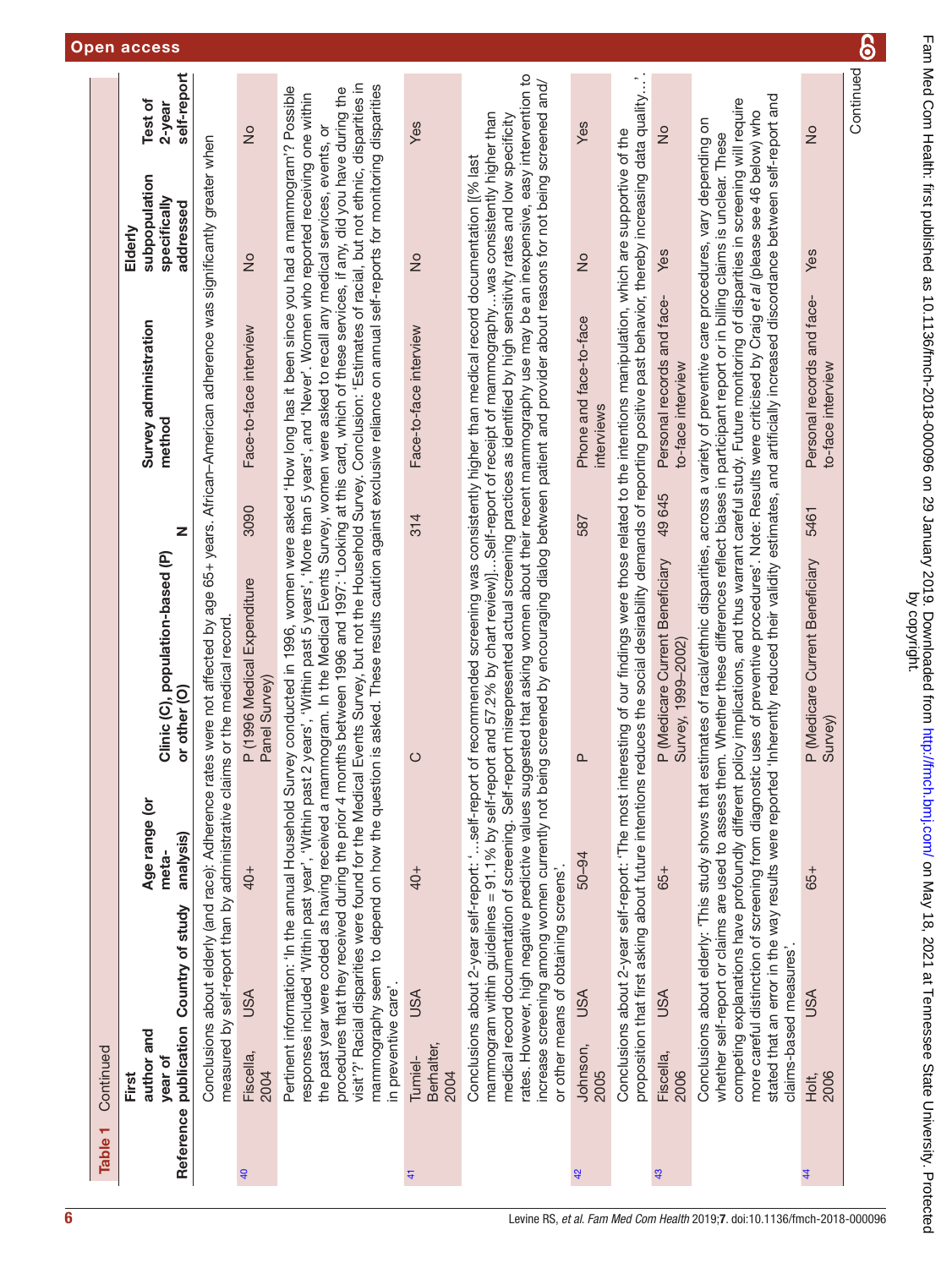| ٣<br><b>Table</b> | Continued                                                                                                                                                                                                                                                                                 |                                     |                                                                                                                                                                                                                                                                                                                                                                                                                                                                                                                                                                                                                                                                                                                                                                                                                                                                                                                                                                                                                                                                                                                                                                                                                                                                                                                                                                                                                                                                                                                                                                                                                                                                                                                                                                                                                                                                                     |                                                          |                                      |               |                                  |
|-------------------|-------------------------------------------------------------------------------------------------------------------------------------------------------------------------------------------------------------------------------------------------------------------------------------------|-------------------------------------|-------------------------------------------------------------------------------------------------------------------------------------------------------------------------------------------------------------------------------------------------------------------------------------------------------------------------------------------------------------------------------------------------------------------------------------------------------------------------------------------------------------------------------------------------------------------------------------------------------------------------------------------------------------------------------------------------------------------------------------------------------------------------------------------------------------------------------------------------------------------------------------------------------------------------------------------------------------------------------------------------------------------------------------------------------------------------------------------------------------------------------------------------------------------------------------------------------------------------------------------------------------------------------------------------------------------------------------------------------------------------------------------------------------------------------------------------------------------------------------------------------------------------------------------------------------------------------------------------------------------------------------------------------------------------------------------------------------------------------------------------------------------------------------------------------------------------------------------------------------------------------------|----------------------------------------------------------|--------------------------------------|---------------|----------------------------------|
|                   | Reference publication Country of study<br>author and<br>year of<br>First                                                                                                                                                                                                                  | Age range (or<br>analysis)<br>meta- | Z<br>Clinic (C), population-based (P)<br>or other (O)                                                                                                                                                                                                                                                                                                                                                                                                                                                                                                                                                                                                                                                                                                                                                                                                                                                                                                                                                                                                                                                                                                                                                                                                                                                                                                                                                                                                                                                                                                                                                                                                                                                                                                                                                                                                                               | Survey administration<br>method                          | specifically<br>addressed<br>Elderly | subpopulation | self-report<br>Test of<br>2-year |
|                   | Conclusions about elderly: 'Our findings show that<br>of disparities in mammography, particularly among                                                                                                                                                                                   |                                     | the receipt of preventive services. On the basis of these findings, we believe it is premature to conclude that disparities in mammography have been eliminated.<br>self-report of mammography compared with self-report verified by claims data provide conflicting evidence<br>Black women. The results suggest caution in over-reliance on self-report data for estimating disparities in<br>Further exploration of the reasons for differences between self-report and claims information is warranted'                                                                                                                                                                                                                                                                                                                                                                                                                                                                                                                                                                                                                                                                                                                                                                                                                                                                                                                                                                                                                                                                                                                                                                                                                                                                                                                                                                         |                                                          |                                      |               |                                  |
| $\bullet$         | <b>USA</b><br>Rauscher,<br>2008                                                                                                                                                                                                                                                           | Meta-analysis                       | mammography, clinical breast exam, Pap smear, prostate-specific antigen testing, digital rectal exam, fecal<br>We calculated summary random-effects estimates for sensitivity and specificity, separately for<br>occult blood testing and colorectal endoscopy.                                                                                                                                                                                                                                                                                                                                                                                                                                                                                                                                                                                                                                                                                                                                                                                                                                                                                                                                                                                                                                                                                                                                                                                                                                                                                                                                                                                                                                                                                                                                                                                                                     |                                                          |                                      |               |                                  |
|                   | larger than those based on the observed estimates<br>from 37% to 50%. Results from this meta-analysis<br>Healthy People 2010 is the reduction of disparities<br>Observations and conclusions: 'Black-White and H<br>mammography in the preceding 2 years from 67%<br>reporting accuracy'. |                                     | n health and health care utilization. Again, according to this meta-analysis, disparities in cancer screening by<br>to 70%, annual fecal occult blood test from 35% to 50%, and colorectal endoscopy in the preceding 5 years<br>toward the Healthy People 2010 goals of increasing utilization and reducing disparities. Because the NHIS is the major source of data on cancer screening used<br>for tracking prevalence in the U.S. population, validation studies should be undertaken for a sample of respondents within the NHIS, and designed with enough<br>race/ethnicity are likely to be larger than they seem to be in national survey data. These inaccuracies need to be taken into account when interpreting progress<br>spanic-White disparities in mammogram and Pap smear prevalence estimates seemed to be considerably<br>that prevalence estimates are artificially increased and disparities in prevalence are artificially decreased by inaccurate self-reportsNational survey data are<br>power to detect meaningful differences in sensitivity and specificity for different racial/ethnic and socioeconomic groups'. Summary: 'When estimates of self-<br>report accuracy from this meta-analysis were applied to cancer-screening prevalence estimates from the National Health Interview Survey, results suggested<br>aloneThe Healthy People 2010 goals call for increasing the percentage of women adhering to national<br>overestimating cancer-screening utilization for several common procedures and may be masking disparities in screening due to racial/ethnic differences in<br>indicate that we are probably further from these goals than survey data suggest. Another broad goal of<br>cancer screening guidelines. Healthy People 2010 calls for an increase, by 2010, in Pap smear utilization in the preceding 3 years from 92% to 97%, |                                                          |                                      |               |                                  |
| 45                | Baron-Epel, Israel<br>2008                                                                                                                                                                                                                                                                | $52 - 74$                           | 1536<br>C (Maccabi Health<br>Services)                                                                                                                                                                                                                                                                                                                                                                                                                                                                                                                                                                                                                                                                                                                                                                                                                                                                                                                                                                                                                                                                                                                                                                                                                                                                                                                                                                                                                                                                                                                                                                                                                                                                                                                                                                                                                                              | Phone interview                                          | $\frac{1}{2}$                        | Yes           |                                  |
|                   |                                                                                                                                                                                                                                                                                           |                                     | Conclusions about 2-year self-report: Agreement between self-reported mammography and claims records depends on cultural and socioeconomic factors.                                                                                                                                                                                                                                                                                                                                                                                                                                                                                                                                                                                                                                                                                                                                                                                                                                                                                                                                                                                                                                                                                                                                                                                                                                                                                                                                                                                                                                                                                                                                                                                                                                                                                                                                 |                                                          |                                      |               |                                  |
| 46                | USA<br>Craig,<br>2009                                                                                                                                                                                                                                                                     | 65+                                 | P (Medicare Current Beneficiary<br>Survey, 1991-2006)                                                                                                                                                                                                                                                                                                                                                                                                                                                                                                                                                                                                                                                                                                                                                                                                                                                                                                                                                                                                                                                                                                                                                                                                                                                                                                                                                                                                                                                                                                                                                                                                                                                                                                                                                                                                                               | Personal records and face-<br>to-face interview<br>15537 | Yes                                  | $\frac{1}{2}$ |                                  |
|                   |                                                                                                                                                                                                                                                                                           |                                     | Conclusions about elderly: 'In this study, the likelihood that a screened woman reports screening decreases by 1.8% per month of recall and by an additional<br>mammography use a year after screening. In their analysis of Medicare Current Beneficiary Survey responses, Fiscella, Holt and colleagues stated that the<br>8.7% if the screening event occurred in a different calendar year. The combined evidence suggests that over a quarter of older women failed to report<br>mammography question's referent period was 'since last year,' which is inaccurate                                                                                                                                                                                                                                                                                                                                                                                                                                                                                                                                                                                                                                                                                                                                                                                                                                                                                                                                                                                                                                                                                                                                                                                                                                                                                                             |                                                          |                                      |               |                                  |
| $\ddot{4}$        | USA<br>Cronin,<br>2009                                                                                                                                                                                                                                                                    | $40 - 79$                           | $\frac{1}{2}$<br>$\mathbf{\Omega}$                                                                                                                                                                                                                                                                                                                                                                                                                                                                                                                                                                                                                                                                                                                                                                                                                                                                                                                                                                                                                                                                                                                                                                                                                                                                                                                                                                                                                                                                                                                                                                                                                                                                                                                                                                                                                                                  | Telephone interview<br>stated                            | Yes                                  | Yes           |                                  |
|                   |                                                                                                                                                                                                                                                                                           |                                     |                                                                                                                                                                                                                                                                                                                                                                                                                                                                                                                                                                                                                                                                                                                                                                                                                                                                                                                                                                                                                                                                                                                                                                                                                                                                                                                                                                                                                                                                                                                                                                                                                                                                                                                                                                                                                                                                                     |                                                          |                                      |               | Continued                        |

 $\epsilon$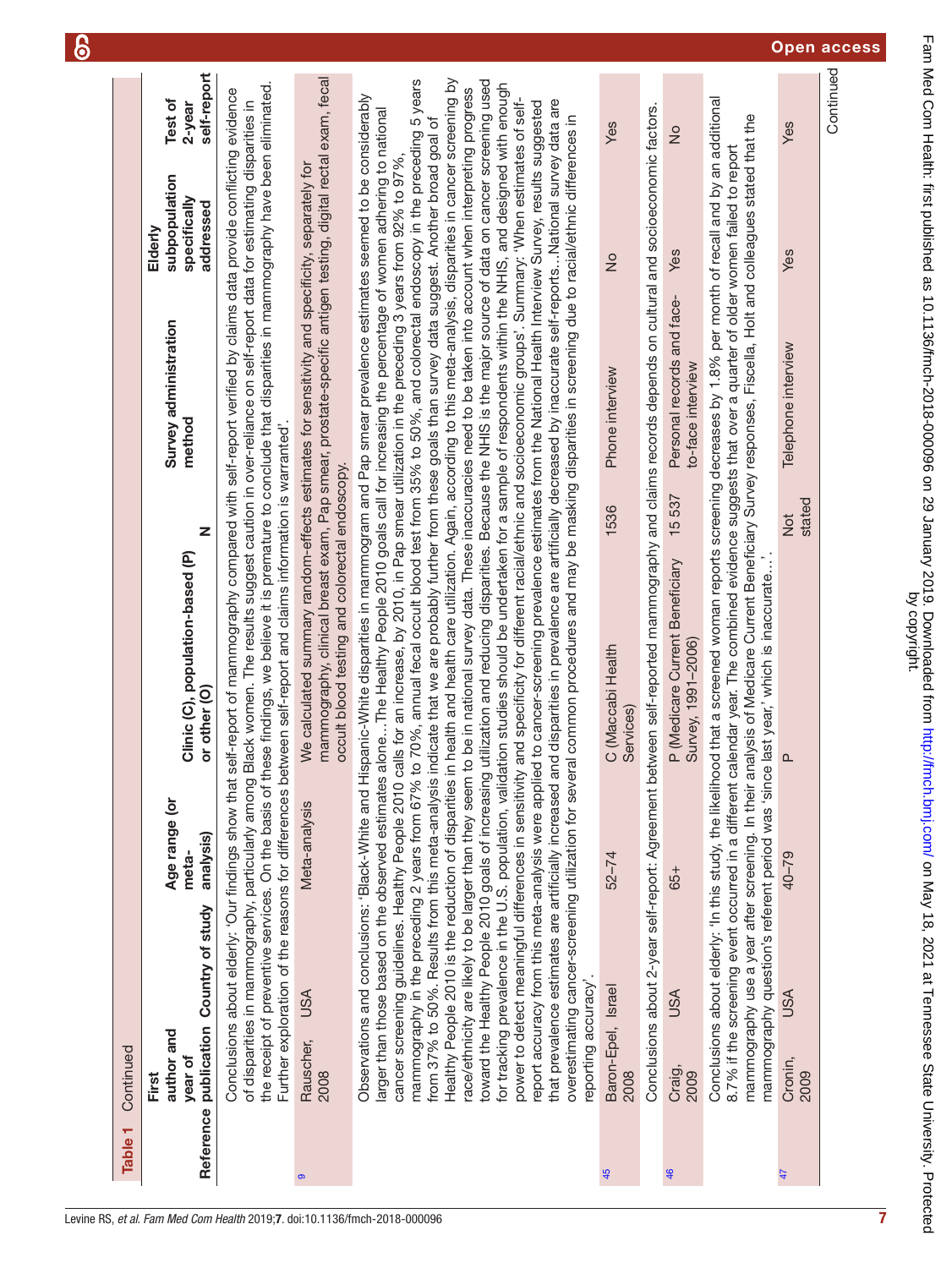| ٣<br><b>Table</b> | Continued                      |                                                                      |                                     |                                                                                                                                                                                                                                                                                                                                                                                                                                                                                                                                                                                                                                                                                                                                                                                                                                                                                                                                                                                                                                                                                                                                            |                                 |                                                       |                                  |
|-------------------|--------------------------------|----------------------------------------------------------------------|-------------------------------------|--------------------------------------------------------------------------------------------------------------------------------------------------------------------------------------------------------------------------------------------------------------------------------------------------------------------------------------------------------------------------------------------------------------------------------------------------------------------------------------------------------------------------------------------------------------------------------------------------------------------------------------------------------------------------------------------------------------------------------------------------------------------------------------------------------------------------------------------------------------------------------------------------------------------------------------------------------------------------------------------------------------------------------------------------------------------------------------------------------------------------------------------|---------------------------------|-------------------------------------------------------|----------------------------------|
|                   | author and<br>year of<br>First | Reference publication Country of study                               | Age range (or<br>analysis)<br>meta- | Z<br>Clinic (C), population-based (P)<br>or other (O)                                                                                                                                                                                                                                                                                                                                                                                                                                                                                                                                                                                                                                                                                                                                                                                                                                                                                                                                                                                                                                                                                      | Survey administration<br>method | subpopulation<br>specifically<br>addressed<br>Elderly | self-report<br>Test of<br>2-year |
|                   |                                | Conclusions (and observations) about elderly and 2                   |                                     | BRFSS are 14-27 percentage points higher than actual screening rates across age groups. The differences in NHIS screening estimates from models are similar<br>mammography usage from national surveys varies by age and race/ethnicity. A more nuanced approach that accounts for demographic differences is needed<br>sensitivity and specificity consistent with our results are similar to previous validation studies of mammography. Conclusion: Over-estimation of self-reported<br>highest among African American women (24.4 percentage points) and lowest among Hispanic women (17.9) with white women in between (19.3). Values of<br>for women 449 and 50-59 years and greater than for those 60-69, or 70-79 (27 and 26 percentage points vs. 14, and 14, respectively). Over reporting is<br>-year self-report: 'Self-report estimates of mammography use in the prior two years from the Vermont<br>when adjusting for over-estimation or assessing disparities between populations'                                                                                                                                        |                                 |                                                       |                                  |
| $\frac{1}{2}$     | Howard,<br>2009                | <b>USA</b>                                                           | Meta-analysis                       | (within past 12 months versus longer), and expected completeness of the medical record (authors searched<br>and mammography screening compared to medical recordAbout 37 articles were reviewed and accuracy<br>clinic-based), population characteristics (minority or low socio-economic status versus not), length of recall<br>adiology or pathology reports of all likely facilities women may have attended, versus studies that did not)<br>'Objectives To conduct a systematic review and meta-analysis of the accuracy of self-reported Pap smear<br>was significant heterogeneity for all indices. Stratifying by the study population source (population versus<br>ndices of self-report were calculated. Meta-analysis with random effects was used. Study heterogeneity<br>hypothesized, a priori, to potentially explain heterogeneity. Results Pooled sensitivity and specificity…for<br>mammography [recall] were 94.9% (95% Cl; 93.4%–96.4%) and 61.8% (95% Cl; 54.1%–69.5%)…There<br>was investigated and meta-regressions were done including in the models those factors that were<br>did not eliminate heterogeneity'. |                                 |                                                       |                                  |
|                   |                                | should be interpreted with caution due to unexplained heterogeneity' |                                     | Conclusions about 2-year self-report: 'Women tend to over-report their participation inmammography screening in a given timeframe. The pooled estimates                                                                                                                                                                                                                                                                                                                                                                                                                                                                                                                                                                                                                                                                                                                                                                                                                                                                                                                                                                                    |                                 |                                                       |                                  |
| 5                 | 2011<br>Njai,                  | <b>USA</b>                                                           | Meta-analysis                       | 59% among black women compared with 77% among white women and 78% among black women after<br>among black women, compared with 70% among both white and black women after adjustment for age<br>specificity - 1). We used values reported in the literature for the formula (sensitivity = 0.97 for both black<br>reported receiving a mammogram during the previous 2 years was 54% among white women and 41%<br>only. In 2006, the percentage after adjustment for misclassification was 65% among white women and<br>misclassification by using the following formula: (estimated prevalence - 1 + specificity) / (sensitivity +<br>After adjustment for misclassification, the percentage of women aged 40 years or older in 1995 who<br>'We adjusted BRFSS mammography use data for age by using 2000 census estimates and for<br>and white women, specificity = 0.49 and 0.62, respectively, for black and white women).<br>adjustment for age only'.                                                                                                                                                                                 |                                 |                                                       |                                  |
|                   | black women emerged'           | Conclusions about 2-year self-report: 'Self-reported data overe      |                                     | respondent misclassification, neither white women nor black women had attained the Healthy People 2010 objective (≥70%) by 2006, and a disparity between white and<br>stimate mammography use - more so for black women than for white women. After adjustment for                                                                                                                                                                                                                                                                                                                                                                                                                                                                                                                                                                                                                                                                                                                                                                                                                                                                         |                                 |                                                       |                                  |
|                   | Pijpe,<br>2011                 | The Netherlands                                                      | $50 + 50 +$                         | O (The Netherlands Collaborative 177<br>Group on Hereditary Breast                                                                                                                                                                                                                                                                                                                                                                                                                                                                                                                                                                                                                                                                                                                                                                                                                                                                                                                                                                                                                                                                         | Mail                            | $\frac{1}{2}$                                         | Partial<br>(last 5               |

Cancer)

years)

Continued

Continued

8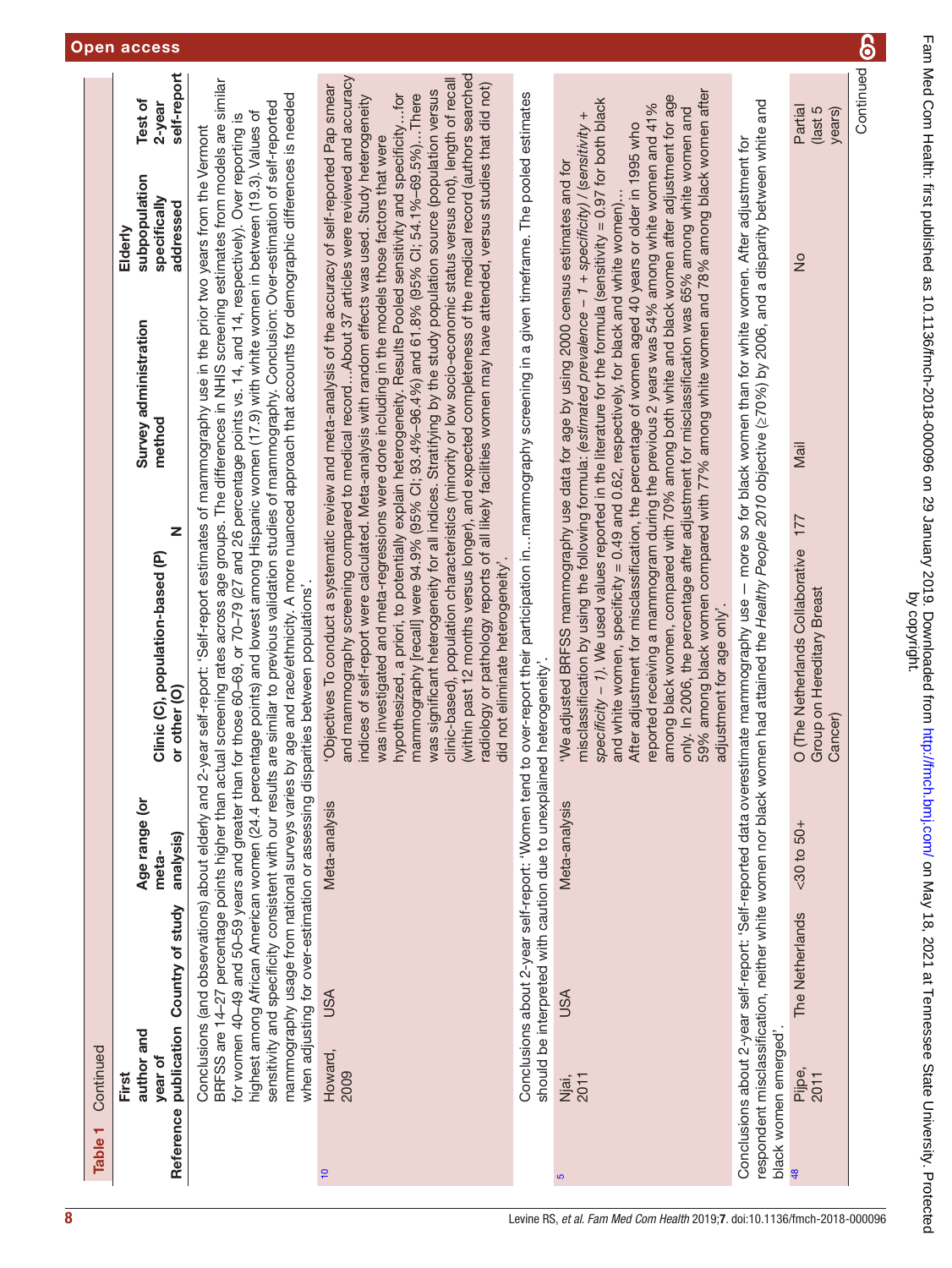| Table <sub>1</sub> | Continued                      |                                        |                                                                                        |                                                                                                                                                                                                                                                                                                                                                                                                                                                                                                                                                                                                                                                                                                                                                                           |                                                                                         |                                                       |                                  |
|--------------------|--------------------------------|----------------------------------------|----------------------------------------------------------------------------------------|---------------------------------------------------------------------------------------------------------------------------------------------------------------------------------------------------------------------------------------------------------------------------------------------------------------------------------------------------------------------------------------------------------------------------------------------------------------------------------------------------------------------------------------------------------------------------------------------------------------------------------------------------------------------------------------------------------------------------------------------------------------------------|-----------------------------------------------------------------------------------------|-------------------------------------------------------|----------------------------------|
|                    | author and<br>year of<br>First | Reference publication Country of study | Age range (or<br>analysis)<br>meta-                                                    | Z<br>Clinic (C), population-based (P)<br>or other (O)                                                                                                                                                                                                                                                                                                                                                                                                                                                                                                                                                                                                                                                                                                                     | Survey administration<br>method                                                         | subpopulation<br>specifically<br>addressed<br>Elderly | self-report<br>Test of<br>2-year |
|                    |                                |                                        |                                                                                        | reported the number of mammograms. Conclusion: Accuracy of self-reported lifetime mammography history in carriers highly varied, depending on the measure<br>was moderate and improved to excellent for agreement within 1 year. Carriers tended to underreport the time since last mammogram ('telescoping') and over-<br>unaffected carriers tended to overestimate, this difference in the direction of inaccuracy was not statistically significantAccuracy of age at last mammogram<br>Conclusions (and observations) about 2-year self-report: 'Although cases more often tended to underestimate their exact age at first mammogram, whereas<br>under investigation. However, the extent of the observed misclassification was small and mostly non-differential'. |                                                                                         |                                                       |                                  |
| 49                 | Larouche,<br>2012              | Canada                                 | $21 - 81$                                                                              | 307<br>O (participants in the INHERIT*<br>Study                                                                                                                                                                                                                                                                                                                                                                                                                                                                                                                                                                                                                                                                                                                           | Self-administered                                                                       | $\frac{1}{2}$<br>Yes                                  |                                  |
|                    |                                |                                        |                                                                                        | Conclusions about elderly: 'Overall, the agreement between self-reports and administrative data was 88% (j = 0.74). [although accuracy decreased significantly<br>with increasing age]Self-report overestimates the use of mammography, mainly because women tend to minimize the elapsed time since their last<br>mammography. Self-reports should be used cautiously to assess adherence to mammographic screening following BRCA1/2 testing'.                                                                                                                                                                                                                                                                                                                          |                                                                                         |                                                       |                                  |
| <b>GO</b>          | 2013<br>Son,                   | USA                                    | $40+$                                                                                  | O (participants in the 'Women Be 155<br>Healthy' programme)                                                                                                                                                                                                                                                                                                                                                                                                                                                                                                                                                                                                                                                                                                               | Face-to-face and computer- Yes<br>assisted interview                                    | $\frac{1}{2}$                                         |                                  |
|                    |                                |                                        |                                                                                        | Conclusions about the elderly: There was no association between age and accuracy of self-report. 'Clinicians and researchers are cautioned to corroborate self-<br>reported data with other sources for patients and research participants with intellectual disability'                                                                                                                                                                                                                                                                                                                                                                                                                                                                                                  |                                                                                         |                                                       |                                  |
| ${\bf 5}$          | Allgood,<br>2014               | <b>USA</b>                             | 40 to 65+                                                                              | 1221<br>P (venue-based sampling in two<br>low-income communities on the<br>west side of Chicago)                                                                                                                                                                                                                                                                                                                                                                                                                                                                                                                                                                                                                                                                          | Comparison of self-reported<br>survey responses to medical<br>records                   | Yes<br>Yes                                            |                                  |
|                    |                                |                                        | than the corresponding estimates based on medical                                      | measure of mammography use provides an overly optimistic picture of utilization, a problem that may be exacerbated in vulnerable minority communities' (p2).<br>Conclusions: Across all categories of all sociodemographic variables examined, mammography use estimates based on self-reports were considerably larger<br>record documentation. Overall impact: 'Relying on known faulty self-reported mammography data as a                                                                                                                                                                                                                                                                                                                                             |                                                                                         |                                                       |                                  |
| 52                 | Nandy,<br>2016                 | USA                                    | 40–74                                                                                  | $\overline{6}$<br>organisations)<br>from religious<br>O (Korean-<br>American<br>recruited<br>women                                                                                                                                                                                                                                                                                                                                                                                                                                                                                                                                                                                                                                                                        | $\frac{1}{2}$<br>report on<br>medical<br>written<br>versus<br>record<br>survey<br>Self- | $\frac{1}{2}$                                         |                                  |
|                    |                                |                                        | *Interdisciplinary Health Research International Team on Breast Cancer Susceptibility. | BRFSS, Behavioral Risk Factor Surveillance System; HMO, health maintenance organisation; NHIS, National Health Interview Survey.                                                                                                                                                                                                                                                                                                                                                                                                                                                                                                                                                                                                                                          |                                                                                         |                                                       |                                  |

 $\delta$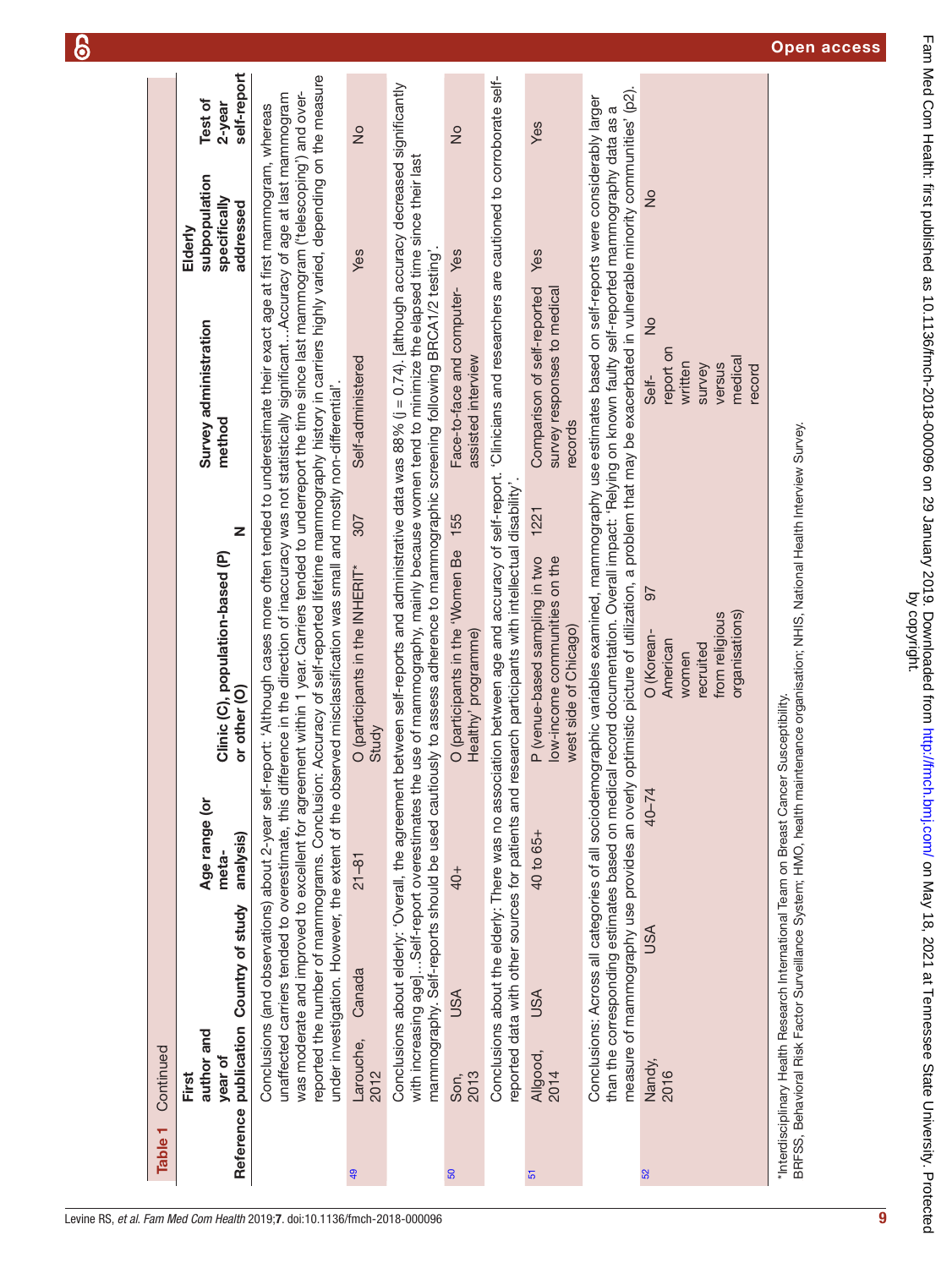designed with enough power to detect meaningful differences in sensitivity and specificity for different racial/ethnic and socioeconomic groups

Njai *et al*<sup>[5](#page-12-3)</sup> concluded that 'Self-reported data overestimate mammography use — more so for black women than for white women. After adjustment for respondent misclassification, neither white women nor black women had attained the *Healthy People 2010* objective (≥70%) by 2006, and a disparity between white and black women emerged'. With reference to 2-year self-report, they concluded that 'Women tend to over-report their participation in…mammography screening in a given timeframe. The pooled estimates should be interpreted with caution due to unexplained heterogeneity.<sup>[4](#page-12-2)</sup>

#### **DISCUSSION**

The present qualitative review of the totality of published evidence suggests a lack of validity of self-reports of mammography. This review also documents the historical development of scientific evidence about the quality of self-reported information provided in response to health survey questions about mammography screening. It demonstrates a remarkably consistent set of challenges to surveillance practices of the Healthy People programme, even as methods of analysis have grown increasingly complex. The narrative approach was also chosen, in part, because extensive, well-done meta-analyses confirming previous concerns about self-report have already been published<sup>[4 9 10](#page-12-2)</sup> to little or no apparent effect.<sup>53</sup> Perhaps, by presenting more than quarter-century of research as it has evolved, the depth of scientific objections will become clearer.

In part, persistence of the present self-reported information protocols for mammography may reflect assertions that self-report is the only feasible, cost-effective way to obtain such information. $52$  Nonetheless, the aforementioned NHIS questions (ie, Have you *ever had* a mammogram? and When did you have your *most recent* mammogram?) $<sup>4</sup>$  $<sup>4</sup>$  $<sup>4</sup>$  are subject to several cogent concerns</sup> about bias, including (1) telescoping, whereby people recall distant events as occurring more recently than they actually happened<sup>[54](#page-13-1)</sup>; (2) greater likelihood of producing inconsistent/overestimates from black women<sup>[7](#page-12-5)</sup>; (3) failure to distinguish between screening and diagnostic mammography<sup>[4](#page-12-2)</sup>; and (4) failure to address the issue of whether mammography screening is consistently used (as opposed to being 'up to date'). This is so, even though additional questions already included in the NHIS survey were used as resources for tracking the progress of the Healthy People programme.<sup>[55](#page-13-2)</sup>

Biased overestimates of mammography screening use may have serious adverse clinical and public health consequences. For example, Dr Harold Freeman, a past president of the American Cancer Society, wrote in the New York Times:

…for many years, the dominant cause of higher mortality has been late-stage disease at the time of initial treatment, in part as a result of black women being less likely to undergo mammography. However, this gap has been closed. The CDC reports that the rate of mammography is now the same in black and white women…. [56](#page-13-3)

Similarly, the Susan G Komen Foundation, a leading organisation which focuses exclusively on breast cancer, quotes data to the effect that 'Black women now have slightly higher rates of mammography use than other women'.<sup>57</sup> Based on the present data, neither the Freeman nor the Komen statements are likely to be accurate.

Aside from making more comprehensive use of existing NHIS information, additional surveillance alternatives include greater use of administrative claims $^{58}$  $^{58}$  $^{58}$  and HEDIS (Healthcare Effectiveness Data and Information Set),  $59$  as well as expansion of mammography registries. $60$  Specifically, Smith-Bindman *et*  $a^{58}$  $a^{58}$  $a^{58}$  noted that 94% of women who had at least one mammogram within a 2-year reference period were accurately classified by administrative claims data as having undergone a mammogram during that period. Also, while Medicare claims are not available from HMOs, these organisations and others do provide information on mammography utilisation to the HEDIS.<sup>59</sup> Finally, the National Cancer Institute's Breast Cancer Surveillance Consortium<sup>60</sup> might serve as a national mammography registry model, but at present it only operates in the states of New Hampshire, North Carolina; Vermont; Washington; San Francisco, California; and Chicago, Illinois.<sup>6</sup>

In conclusion, the current totality of evidence supports the need for research to reconsider the validity of self-reported mammography data as well as the feasibility of alternative surveillance data sources to achieve the goals of the Healthy People Initiative.

Contributors Conception and design of study: RSL. Acquisition of data: RSL. Analysis and interpretation of data: RSL, BJK, MS, MKF, MP, JLS, MCMdG, HOH, BAH, RJZ, CHH. Drafting the manuscript: RSL, BJK, MS, MKF, MP, JLS, MCMdG, HOH, BAH, RJZ, CHH. Approval of the manuscript to be published: RSL, BJK, MS, MKF, MP JLS, MCMdG, HOH, BAH, RJZ, CHH.

Funding US Department of Health and Human Services, National Institutes of Health, National Institute on Minority Health and Health Disparities (grant number 5P20MD/000516-07).

Competing interests None declared.

Patient consent Not required.

Provenance and peer review Not commissioned; externally peer reviewed.

Open access This is an open access article distributed in accordance with the Creative Commons Attribution Non Commercial (CC BY-NC 4.0) license, which permits others to distribute, remix, adapt, build upon this work non-commercially, and license their derivative works on different terms, provided the original work is properly cited, appropriate credit is given, any changes made indicated, and the use is non-commercial. See:<http://creativecommons.org/licenses/by-nc/4.0>

#### **REFERENCES**

<span id="page-11-0"></span>1. Anon, 2018. About healthy people. Available: [https://www.](https://www.healthypeople.gov/2020/About-Healthy-People) [healthypeople.gov/2020/About-Healthy-People](https://www.healthypeople.gov/2020/About-Healthy-People) [Accessed 7 Feb 2018].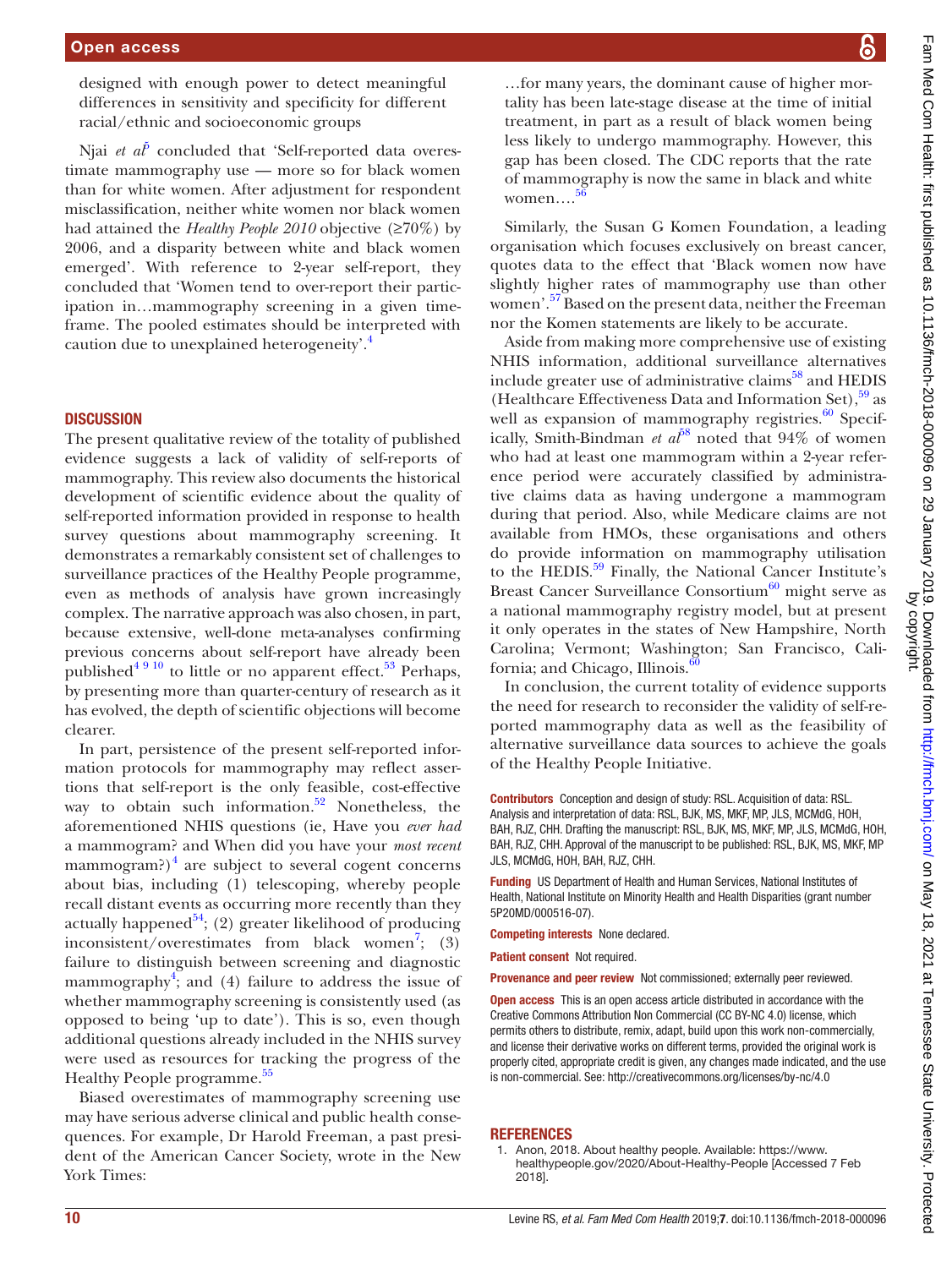### Open access

- <span id="page-12-0"></span>2. C-17, 2018. Increase the proportion of women who receive a breast cancer screening based on the most recent guidelines. Available: [https://www.healthypeople.gov/node/4055/data\\_details](https://www.healthypeople.gov/node/4055/data_details) [Accessed 11 Dec 2018].
- <span id="page-12-1"></span>3. Anon, 2018. About the national health interview survey. Available: [https://www.cdc.gov/nchs/nhis/about\\_nhis.htm](https://www.cdc.gov/nchs/nhis/about_nhis.htm) [Accessed 12 Dec 2018].
- <span id="page-12-2"></span>4. National Health Interview Survey, 2017. NHIS Questionnaire – Sample Adult Access to Health Care & Utilization. Available: [file:///E:/](file:///E:/NHIS%20Questionaire.pdf) [NHIS%20Questionaire.pdf](file:///E:/NHIS%20Questionaire.pdf) [Accessed 01 Jun 2018].
- <span id="page-12-3"></span>5. Njai R, Siegel PZ, Miller JW, *et al*. Misclassification of survey responses and black-white disparity in mammography use, behavioral risk factor surveillance system, 1995-2006. *[Prev Chronic](http://www.ncbi.nlm.nih.gov/pubmed/21477499)  [Dis](http://www.ncbi.nlm.nih.gov/pubmed/21477499)* 2011;8:A59.
- <span id="page-12-4"></span>6. Anon, 2018. About BRFSS. Available: [https://www.cdc.gov/brfss/](https://www.cdc.gov/brfss/about/index.htm) [about/index.htm](https://www.cdc.gov/brfss/about/index.htm) [Accessed 11 Dec 2018].
- <span id="page-12-5"></span>7. Gonzales FA, Willis GB, Breen N, *et al*. An exploration of changes in the measurement of mammography in the National Health Interview survey. *[Cancer Epidemiol Biomarkers Prev](http://dx.doi.org/10.1158/1055-9965.EPI-17-0213)* 2017;26:1611–8.
- <span id="page-12-6"></span>8. Anon. The Secretary's Advisory Committee for 2030: Committee Reports and Meetings. Available: [https://www.healthypeople.gov/](https://www.healthypeople.gov/2020/About-Healthy-People/Development-Healthy-People-2030/Committee-Meetings) [2020/About-Healthy-People/Development-Healthy-People-2030/](https://www.healthypeople.gov/2020/About-Healthy-People/Development-Healthy-People-2030/Committee-Meetings) [Committee-Meetings](https://www.healthypeople.gov/2020/About-Healthy-People/Development-Healthy-People-2030/Committee-Meetings) [Accessed December 12, 2018].
- <span id="page-12-7"></span>9. Rauscher GH, Johnson TP, Cho YI, *et al*. Accuracy of self-reported cancer-screening histories: a meta-analysis. *[Cancer Epidemiol](http://dx.doi.org/10.1158/1055-9965.EPI-07-2629)  [Biomarkers Prev](http://dx.doi.org/10.1158/1055-9965.EPI-07-2629)* 2008;17:748–57.
- <span id="page-12-15"></span>10. Howard M, Agarwal G, Lytwyn A. Accuracy of self-reports of Pap and mammography screening compared to medical record: a metaanalysis. *[Cancer Causes Control](http://dx.doi.org/10.1007/s10552-008-9228-4)* 2009;20:1–13.
- <span id="page-12-8"></span>11. King ES, Rimer BK, Trock B, *et al*. How valid are mammography selfreports? *[Am J Public Health](http://dx.doi.org/10.2105/AJPH.80.11.1386)* 1990;80:1386–8.
- <span id="page-12-20"></span>12. Loftus EF, Klinger MR, Smith KD. Fiedler J.A tale of two questions: benefits of asking more than one question. Public opinion Quarterly volume 54:330-345 C 1990 brown JB, ADAMs me. patients as reliable reporters of medical care process. recall of ambulatory encounter events. *Med Care* 1992;30:400–11.
- <span id="page-12-21"></span>13. Brown JB, Adams ME. Patients as reliable reporters of medical care process. recall of ambulatory encounter events. *[Med Care](http://www.ncbi.nlm.nih.gov/pubmed/1583918)* 1992;30:400–11.
- <span id="page-12-22"></span>14. Degnan D, Harris R, Ranney J, *et al*. Measuring the use of mammography: two methods compared. *[Am J Public Health](http://dx.doi.org/10.2105/AJPH.82.10.1386)* 1992;82:1386–8.
- <span id="page-12-23"></span>15. Fulton-Kehoe D, Burg MA, Lane DS. Are self-reported Dates of mammograms accurate? *Public Health Rev* 1992-1993;20:233–40.
- <span id="page-12-24"></span>16. Gordon NP, Hiatt RA, Lampert DI. Concordance of self-reported data and medical record audit for six cancer screening procedures. *[J Natl](http://dx.doi.org/10.1093/jnci/85.7.566)  [Cancer Inst](http://dx.doi.org/10.1093/jnci/85.7.566)* 1993;85:566–70.
- <span id="page-12-25"></span>17. Whitman S, Lacey L, Ansell D, *et al*. Do chart reviews and interviews provide the same information about breast and cervical cancer screening? *[Int J Epidemiol](http://dx.doi.org/10.1093/ije/22.3.393)* 1993;22:393–7.
- <span id="page-12-26"></span>18. Etzi S, Lane DS, Grimson R. The use of mammography VanS by low-income women: the accuracy of self-reports. *[Am J Public Health](http://dx.doi.org/10.2105/AJPH.84.1.107)* 1994;84:107–9.
- <span id="page-12-27"></span>19. Sudman S, Warnecke RB, Johnson TP, *et al*. *Cognitive aspects of reporting cancer prevention examinations and tests*. Rockville, MD: National Center for Health Statistics, 1994(Vital and health statistics, Series 6, no. 7). (DHHS publication no. 94-1082).
- <span id="page-12-9"></span>20. Hiatt RA, Perezstable EJ, Quesenberry C, *et al*. Agreement between self-reported early cancer detection practices and medical audits among Hispanic and non-Hispanic white health plan members in northern California. *[Prev Med](http://dx.doi.org/10.1006/pmed.1995.1045)* 1995;24:278–85.
- <span id="page-12-28"></span>21. Johnson CS, Archer J, Campos-Outcalt D. Accuracy of Pap smear and mammogram self-reports in a southwestern native American tribe. *[Am J Prev Med](http://dx.doi.org/10.1016/S0749-3797(18)30413-6)* 1995;11:360–3.
- <span id="page-12-29"></span>22. Kottke TE, Trapp MA, Fores MM, *et al*. Cancer screening behaviors and attitudes of women in southeastern Minnesota. *[JAMA](http://dx.doi.org/10.1001/jama.1995.03520380035032)* 1995;273:1099–105.
- <span id="page-12-30"></span>23. Montaño DE, Phillips WR. Cancer screening by primary care physicians: a comparison of rates obtained from physician self-report, patient survey, and chart audit. *[Am J Public Health](http://dx.doi.org/10.2105/AJPH.85.6.795)* 1995;85:795–800.
- <span id="page-12-31"></span>24. Suarez L, Goldman DA, Weiss NS. Validity of Pap smear and mammogram self-reports in a low-income Hispanic population. *[Am J](http://dx.doi.org/10.1016/S0749-3797(18)30483-5)  [Prev Med](http://dx.doi.org/10.1016/S0749-3797(18)30483-5)* 1995;11:94–8.
- <span id="page-12-32"></span>25. Crane LA, Kaplan CP, Bastani R, *et al*. Determinants of adherence among health department patients referred for a mammogram. *[Women & Health](http://dx.doi.org/10.1300/J013v24n02_03)* 1996;24:43–64.
- <span id="page-12-33"></span>26. Paskett ED, Tatum CM, Mack DW. Validation of selfreported breast and cervical cancer screening tests among low income minority women. *Cancer Epidemiology Biomarkers Prev* 1996;5:721–6.
- <span id="page-12-34"></span>27. Zapka JG, Bigelow C, Hurley T, *et al*. Mammography use among sociodemographically diverse women: the accuracy of self-report. *[Am J Public Health](http://dx.doi.org/10.2105/AJPH.86.7.1016)* 1996;86:1016–21.
- <span id="page-12-35"></span>28. Warnecke RB, Sudman S, Johnson TP, *et al*. Cognitive aspects of recalling and reporting health-related events: Papanicolaou smears, clinical breast examinations, and mammograms. *[Am J Epidemiol](http://dx.doi.org/10.1093/oxfordjournals.aje.a009226)* 1997;146:982–92.
- <span id="page-12-36"></span>29. Champion V, Menon U, McQuillen DH. Validity of self-reported mammography in low-income African-American women. *[Am J Prev](http://dx.doi.org/10.1016/S0749-3797(97)00021-4)  [Med](http://dx.doi.org/10.1016/S0749-3797(97)00021-4)* 1998;14:111–7.
- <span id="page-12-37"></span>30. McGovern PG, Lurie N, Margolis KL, *et al*. Accuracy of self-report of mammography and pap smear in a low-income urban population. *[Am J Prev Med](http://dx.doi.org/10.1016/S0749-3797(97)00076-7)* 1998;14:201–8.
- <span id="page-12-39"></span>31. Barratt A, Cockburn J, Smith D, *et al*. Reliability and validity of women's recall of mammographic screening. *[Aust NZ J Public Health](http://dx.doi.org/10.1111/j.1467-842X.2000.tb00728.x)* 2000;24:79–81.
- <span id="page-12-38"></span>32. Lawrence VA, De Moor C, Glenn ME. Systematic differences in validity of self-reported mammography behavior: a problem for intergroup comparisons? *[Prev Med](http://dx.doi.org/10.1006/pmed.1999.0575)* 1999;29:577–80.
- <span id="page-12-10"></span>33. Thompson B, Taylor V, Goldberg H, *et al*. Mammography status using patient self-reports and computerized radiology database. *[Am J Prev](http://dx.doi.org/10.1016/S0749-3797(99)00068-9)  [Med](http://dx.doi.org/10.1016/S0749-3797(99)00068-9)* 1999;17:203–6.
- <span id="page-12-40"></span>34. Martin LM, Leff M, Calonge N, *et al*. Validation of self-reported chronic conditions and health services in a managed care population. *Am J Prev Med* 2000;18:215–8.
- <span id="page-12-41"></span>35. McPhee SJ, Nguyen TT, Shema SJ, *et al*. Validation of recall of breast and cervical cancer screening by women in an ethnically diverse population. *[Prev Med](http://dx.doi.org/10.1006/pmed.2002.1096)* 2002;35:463–73.
- <span id="page-12-17"></span>36. Caplan LS, Mandelson MT, Anderson LA. Validity of self-reported mammography: examining recall and covariates among older women in a health maintenance organization. *[Am J Epidemiol](http://dx.doi.org/10.1093/aje/kwf202)* 2003;157:267–72.
- <span id="page-12-18"></span>37. Caplan LS, McQueen DV, Qualters JR, *et al*. Validity of women's self-reports of cancer screening test utilization in a managed care population. *Cancer Epidemiol Biomarkers Prev* 2003;12:1182–7.
- <span id="page-12-42"></span>38. Norman SA*et al*. Validation of self-reported screening mammography histories among women with and without breast cancer. *[Am J](http://dx.doi.org/10.1093/aje/kwg136)  [Epidemiol](http://dx.doi.org/10.1093/aje/kwg136)* 2003;158:264–71.
- <span id="page-12-43"></span>39. Armstrong K, Long JA, Shea JA. Measuring adherence to mammography screening recommendations among low-income women. *[Prev Med](http://dx.doi.org/10.1016/j.ypmed.2003.12.023)* 2004;38:754–60.
- <span id="page-12-44"></span>40. Fiscella K, Franks P, Meldrum S. Estimating racial/ethnic disparity in mammography rates: it all depends on how you ask the question. *[Prev Med](http://dx.doi.org/10.1016/j.ypmed.2004.02.002)* 2004;39:399–403.
- <span id="page-12-45"></span>41. Tumiel-Berhalter LM, Finney MF, Jaén CR. Self-report and primary care medical record documentation of mammography and pap smear utilization among low-income women. *J Natl Med Assoc* 2004;96:1632–9.
- <span id="page-12-46"></span>42. Johnson TP, O'Rourke DP, Burris JE, *et al*. An investigation of the effects of social desirability on the validity of self-reports of cancer screening behaviors. *[Med Care](http://dx.doi.org/10.1097/01.mlr.0000163648.26493.70)* 2005;43:565–73.
- <span id="page-12-47"></span>43. Fiscella K, Holt K, Meldrum S, *et al*. Disparities in preventive procedures: comparisons of self-report and Medicare claims data. *BMC Health Serv Res* 2006;2006:122..
- <span id="page-12-19"></span>44. Holt K, Franks P, Meldrum S. Ethnic, and socioeconomic discrepancies among elderly women. *Med Care* 2006;44:513–8.
- <span id="page-12-13"></span>45. Baron-Epel O, Friedman N, Lernau O. Validity of self-reported mammography in a multicultural population in Israel. *[Prev Med](http://dx.doi.org/10.1016/j.ypmed.2008.03.003)* 2008;46:489–91.
- <span id="page-12-48"></span>46. Craig BM, Quinn GP, Vadaparampil ST. Sensitivity of selfreport mammography use in older women. *[Am J Prev Med](http://dx.doi.org/10.1016/j.amepre.2009.07.007)* 2009;37:441–4.
- <span id="page-12-49"></span>47. Cronin KA, Miglioretti DL, Krapcho M, Yu B, *et al*. Bias associated with self-report of prior screening mammography. *[Cancer Epidemiol](http://dx.doi.org/10.1158/1055-9965.EPI-09-0020)  [Biomarkers Prev](http://dx.doi.org/10.1158/1055-9965.EPI-09-0020)* 2009;18:1699–705.
- <span id="page-12-14"></span>48. Pijpe A, Manders P, Mulder RL, *et al*. Reliability of self-reported diagnostic radiation history in BRCA1/2 mutation carriers. *[Eur J](http://dx.doi.org/10.1007/s10654-009-9416-x)  [Epidemiol](http://dx.doi.org/10.1007/s10654-009-9416-x)* 2010;25:103–13.
- <span id="page-12-12"></span>49. Larouche G, Bouchard K, Chiquette J, *et al*. Self-reported mammography use following BRCA1/2 genetic testing may be overestimated. *[Fam Cancer](http://dx.doi.org/10.1007/s10689-011-9490-6)* 2012;11:27–32.
- <span id="page-12-16"></span>50. Son E, Parish SL, Swaine JG, *et al*. Accuracy of self-reported cervical and breast cancer screening by women with intellectual disability. *[Am J Intellect Dev Disabil](http://dx.doi.org/10.1352/1944-7558-188.4.327)* 2013;118:327–36.
- <span id="page-12-50"></span>51. Allgood KL, Rauscher GH, Whitman S, *et al*. Validating selfreported mammography use in vulnerable communities: findings and recommendations. *[Cancer Epidemiol Biomarkers Prev](http://dx.doi.org/10.1158/1055-9965.EPI-13-1253)* 2014;23:1649–58.
- <span id="page-12-11"></span>52. Nandy K, Menon U, Szalacha LA, *et al*. Self-report versus medical record for mammography screening among minority women. *[West J](http://dx.doi.org/10.1177/0193945916647059)  [Nurs Res](http://dx.doi.org/10.1177/0193945916647059)* 2016;38:1627–38.